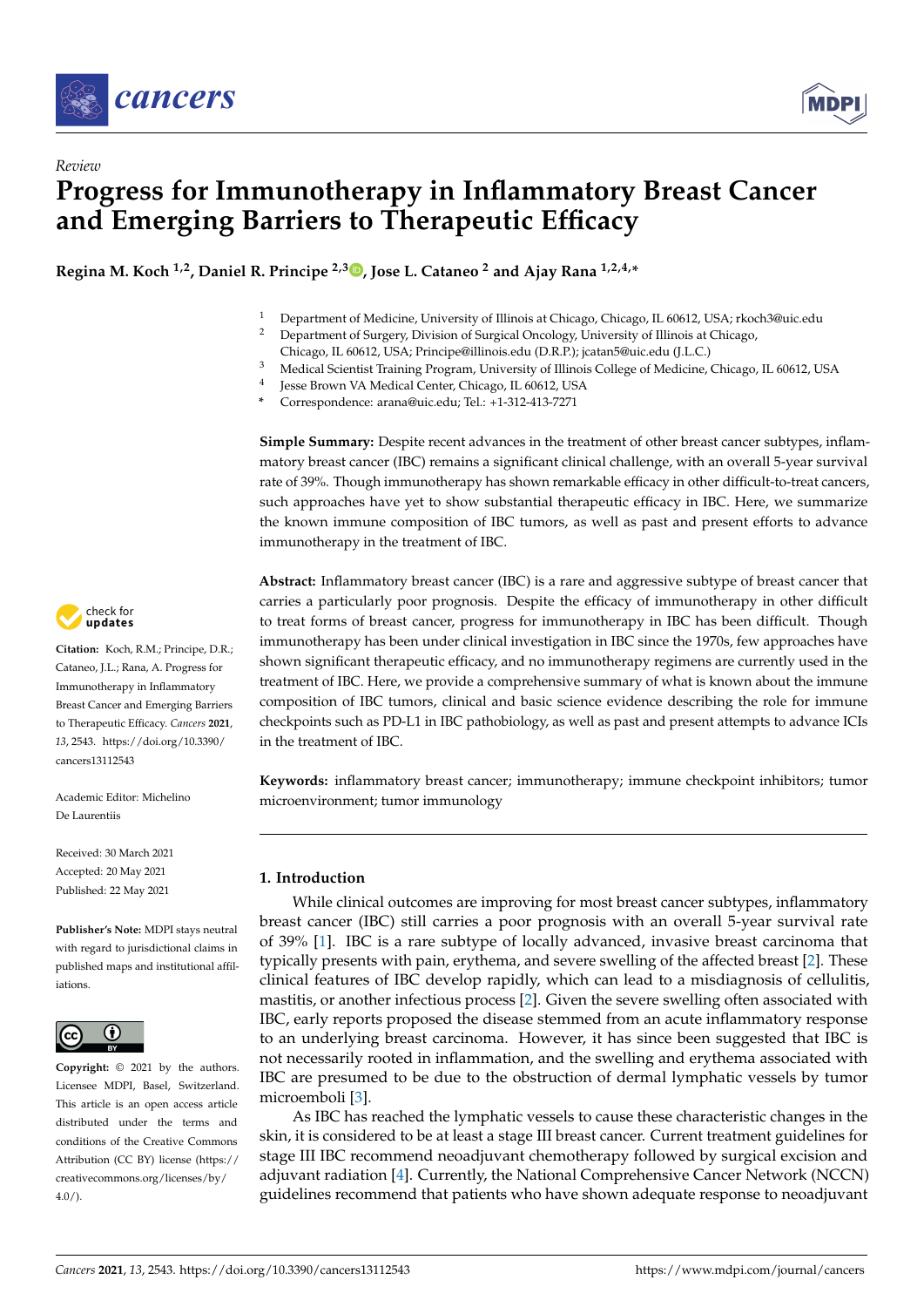chemotherapy undergo total mastectomy with level I/II axillary lymph node dissection. This is recommended as soon as 3 weeks after completing systemic therapy in the absence of complications; however, timing can vary significantly based on the individual needs of the patient, and a longer interval is often preferred to allow for adequate recovery following neoadjuvant treatment [\[5,](#page-9-4)[6\]](#page-9-5). For HER2-enriched tumors, pertuzumab and trastuzumab combination therapy is also indicated, as is hormonal therapy for HR-positive tumors [\[4\]](#page-9-3). For stage IV disease, patients are treated with chemotherapy and any appropriate targeted therapy described above, with surgery and radiation used on a more case-by-case basis [\[4\]](#page-9-3). While this approach has modestly improved clinical outcomes for IBC patients, the overall prognosis remains poor [\[7\]](#page-9-6). For instance, patients with stage III IBC have an approximate 43% increased risk of death compared to those with non-IBC breast cancers [\[8\]](#page-10-0), with a similar increase in mortality for patients with stage IV IBC [\[9\]](#page-10-1). Accordingly, despite comprising less than 2% of all breast cancers in the United States, IBC accounts for roughly 7% of breast cancer-related deaths [\[10](#page-10-2)[,11\]](#page-10-3), highlighting an urgent and unmet need for new therapeutic approaches for IBC.

Several such approaches are emerging in clinical trials, though results have been mixed and several promising trials were discontinued due to issues of patient enrollment. Notable examples include the combination of trastuzumab, docetaxel, and carboplatin as first line therapy for HER2-positive stage II/III IBC, which was terminated due to slow accrual in 2013 (NCT00118053). The combination of paclitaxel with anti-HER2 agents trastuzumab and pertuzumab is currently under investigation as neoadjuvant therapy for HER2-positive IBC (NCT01796197), though results have not yet been posted.

The anti-VEGF antibody bevacizumab has also been explored in IBC. In a now completed trial, bevacizumab was evaluated in combination with doxorubicin and docetaxel (NCT00016549), though responses were varied in the 19 patients that have been reported and the data were inconclusive [\[12\]](#page-10-4). A phase II trial has also evaluated nab-paclitaxel with or without bevacizumab preceded or followed by doxorubicin, cyclophosphamide, and pegfilgrastim as neoadjuvant therapy, though results have not yet been published (NCT00856492). Recently, results were shared from a European phase II trial of bevacizumab with paclitaxel, carboplatin, and cyclophosphamide with or without trastuzumab and endocrine therapy in the neoadjuvant setting. This approach was associated with a high rate of pathologic complete responses, particularly for HER2-positive IBC, as well as improved overall and disease-free survival [\[13\]](#page-10-5).

Select studies have also evaluated the relationship between bevacizumab and HER2 status. For example, the phase II BEVERLY-1 trial (NCT00820547) enrolled 100 patients with HER2-negative IBC, and evaluated the combination of neoadjuvant fluorouracil, epirubicin, cyclophosphamide, and bevacizumab during for four cycles, followed by docetaxel and bevacizumab for another for four cycles. Between 2 and 4 weeks after surgery, patients received adjuvant radiotherapy, hormone therapy if indicated, and adjuvant intravenous bevacizumab. Unfortunately, the results suggested that the addition of bevacizumab does not provide clinical benefit to patients with non-metastatic HER2-negative IBC [\[14\]](#page-10-6). The BEVERLY-2 trial (NCT00717405) evaluated this approach in 52 patients with HER2-positive IBC. These results appear to suggest that the addition of bevacizumab is efficacious and well tolerated in patients [\[15\]](#page-10-7), though further study is required prior to advancing bevacizumab in the treatment of IBC [\[16\]](#page-10-8).

However, despite these and other clinical trials, overall outcomes for IBC remain poor. Immune checkpoint inhibitors (ICIs) have transformed the treatment paradigm of several cancer histologies. These strategies consist of neutralizing antibodies against negative immune checkpoints as Cytotoxic T-Lymphocyte Associated Protein 4 (CTLA-4), Programmed Cell Death 1 (PD-1), and PD-1 Ligand-1 (PD-L1), thereby impeding the ability of cancer cells to evade the immune surveillance program [\[17\]](#page-10-9). ICIs have shown remarkable clinical efficacy in the management of melanoma, lung cancer, head and neck cancers, and many others [\[18\]](#page-10-10), with emerging evidence in many other difficult to treat cancers, including those of the esophagus, liver, and pancreas [\[19–](#page-10-11)[24\]](#page-10-12). However, despite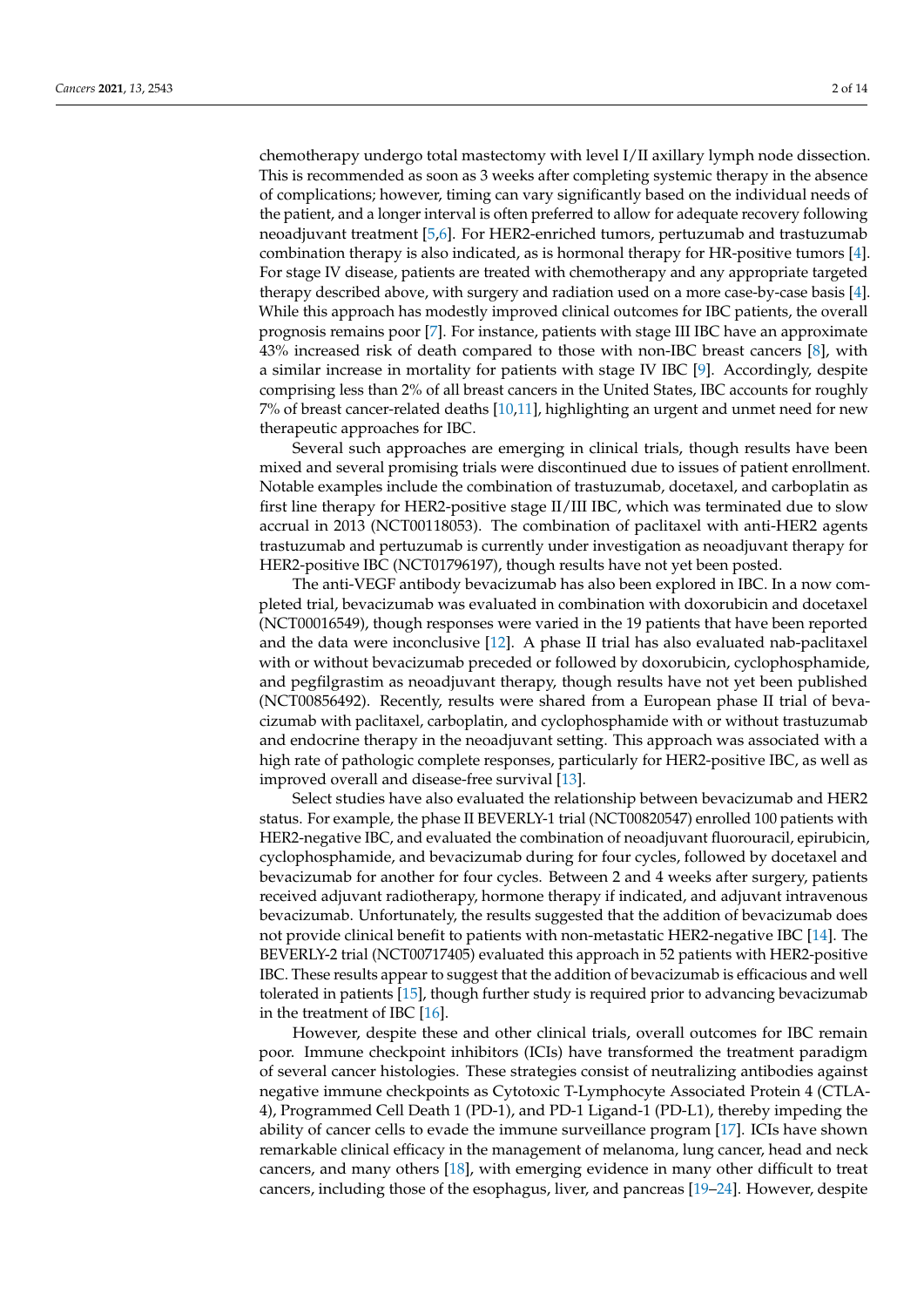the continued progress for ICIs in other forms of breast cancer [\[25\]](#page-10-13), relatively little is known the continued progress for ICIs in other forms of breast cancer [25], relatively little is regarding the potential for ICIs in IBC. Here, we summarize emerging clinical and basic science evidence describing the potential role of various immune cell types and immune checkpoints such as PD-L1 in IBC pathobiology, as well as past and present attempts to advance ICIs in the treatment of IBC.

# **2. Immune Composition of the IBC Microenvironment 2. Immune Composition of the IBC Microenvironment**

There is mounting evidence suggesting that the tumor microenvironment (TME) is There is mounting evidence suggesting that the tumor microenvironment (TME) is paramount to IBC pathobiolog[y \[26](#page-10-14)[–28](#page-10-15)]. However, despite this well documented association, the composition of the IBC TME is very poorly described, particularly compared to that of other breast cancers. Histologically, IBC tumors have extensive involvement of that of other breast cancers. Histologically, IBC tumors have extensive involvement of lymphatics, blood vessels, cancer-associated fibroblasts and their associated extracellular lymphatics, blood vessels, cancer-associated fibroblasts and their associated extracellular matrix, as well as infiltrating immune cells [\[26](#page-10-14)[,27](#page-10-16)[,29](#page-10-17)[,30\]](#page-10-18), summarized in Figure 1. Here, we matrix, as well as infiltrating immune cells [26,27,29,30], summarized in Fi[gu](#page-2-0)re 1. Here, discuss the current consensus regarding the immune composition of the IBC TME, with a particular emphasis on those with known roles in IBC pathogenesis or prognosis.

<span id="page-2-0"></span>

Figure 1. Mechanisms of immune suppression within the inflammatory breast cancer microenvironment. The inflammatory breast cancer (IBC) tumor microenvironment (TME) contains several immune and immunoregulatory cell types. Cytotoxic T-lymphocytes (CTLs) are central to the anti-tumor immune program, and restrain IBC development in cooperation with antigen (Ag) presenting cells such as myeloid dendritic cells (mDCs). Similarly, antibody producing B-cells have also been  $\frac{1}{\sqrt{100}}$  between suggested to have a role in opposition of  $\frac{1}{\sqrt{100}}$  TME also have  $\frac{1}{\sqrt{100}}$  TME also have  $\frac{1}{\sqrt{100}}$ suggested to have a role in opposing IBC development. However, the IBC TME also harbors several immunosuppressive<br> cell types such as regulatory T-cells (Tregs) that inhibit the effector function of anti-tumor T- and B-lymphocytes via several mechanisms including the secretion of suppressor cytokines such as transforming growth factor  $\beta$  (TGF $\beta$ ) and IL-10. In addition to Tregs, several other cells have central roles in local immunosuppression including plasmacytoid dendritic cells (pDCs) that have been suggested to impair the action of CTLs via the secretion of cytokines including tumor necrosis factor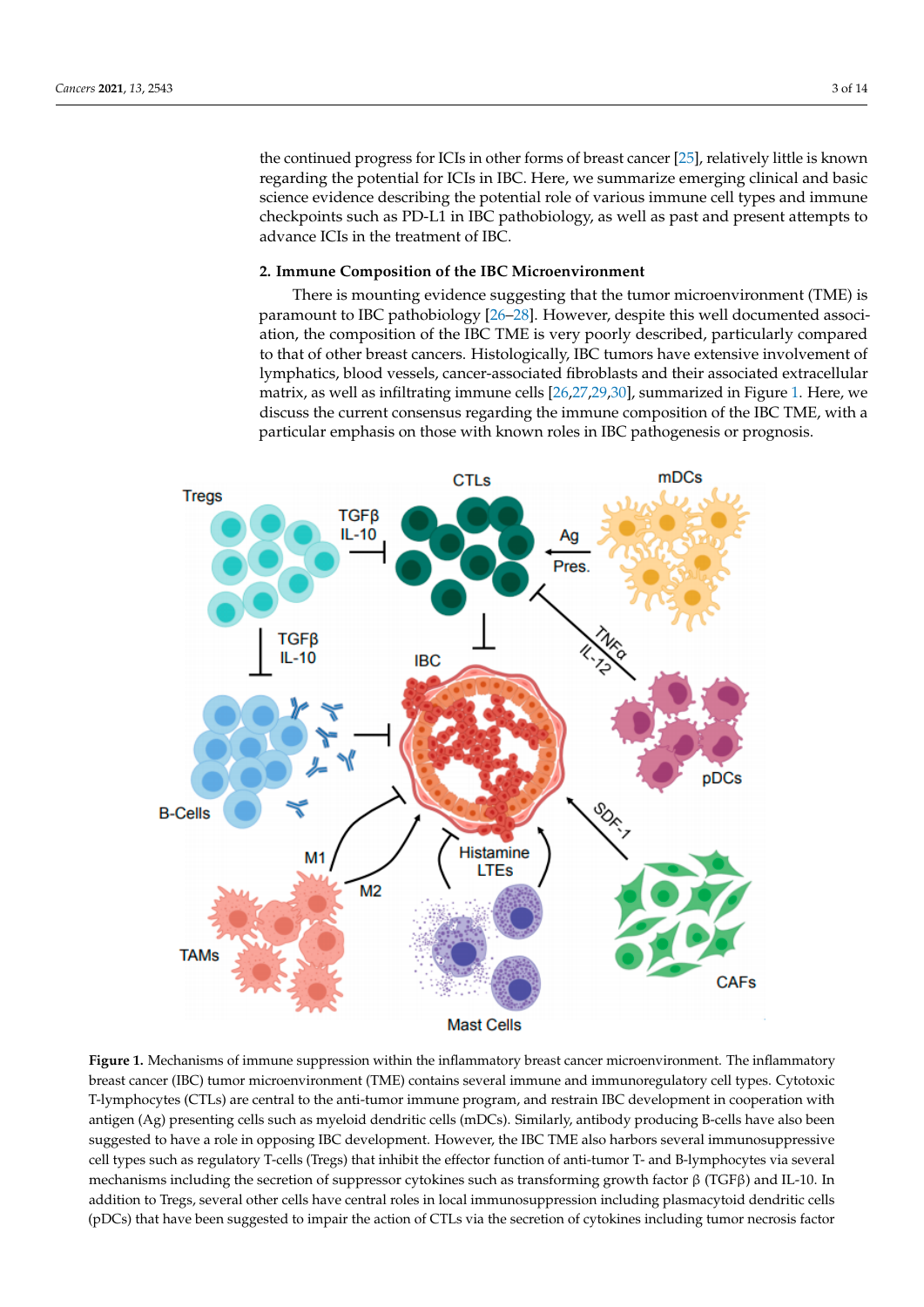$\alpha$  (TNF $\alpha$ ) and IL-12. Mast cells have also been suggested to both enhance and oppose IBC progression through secretion of histamines and leukotrienes (LTEs), as have the heterogeneous population of tumor-associated macrophages (TAMs) that serve a variety of complex and seemingly paradoxical functions within the TME. Finally, cancer associated fibroblasts (CAFs) are emerging as an important immunomodulator in several breast cancers, and modulate a variety of cell processes via secretion of immunoregulatory proteins including stromal derived factor 1 (SDF-1). These and other cell types warrant further study in the complex and dynamic IBC TME, particularly in the setting of cancer immunotherapy.

## **3. Tumor Infiltrating Lymphocytes**

Like other cancers, the immune infiltrate of the IBC TME appears to be heterogeneous. However, immune-related gene expression in IBC appears to be distinct from non-IBC tumors, independent of molecular subtype [\[31\]](#page-11-0). To date, most studies have focused on the resident lymphocytes of IBC tumors. For instance, it has been reported that up to 41% of IBC tumors harbor dense aggregates of CD8+ cytotoxic T-lymphocytes (CTLs) [\[32\]](#page-11-1). This was paralleled by a recent, larger study of 143 treatment naïve IBC patients, which reported that, on average, tumor-infiltrating lymphocytes (TILs) comprise roughly 18% of the tumor stroma [\[33\]](#page-11-2). The authors also found that tumors with a stroma comprised of over 10% leukocytes had a significant survival advantage [\[33\]](#page-11-2). This study also considered molecular subtype, examining hormone receptor and HER2 status. While they found no significant difference in TIL infiltration between IBC and non-IBC tumors in the luminal and triple-negative subgroups, HER2-enriched IBC tumors had increased TILs compared to HER2-enriched, non-IBC tumors [\[33\]](#page-11-2).

Despite these observations, the role for TILs in IBC is poorly understood. A recent study has offered some insight into the potential contributions of TILs, in which the authors identified a 107-gene signature that predicted pathological complete response to neoadjuvant chemotherapy in IBC patients [\[34\]](#page-11-3). This gene signature included CD3, CD8, ITK, LCK, PIK3CD, and PTPN7, as well as several other genes involved CD8+ T cell activation and signaling [\[34\]](#page-11-3). Based on these observations, this group hypothesized that an adaptive T-cell response may predict responses to chemotherapy in IBC [\[34\]](#page-11-3). This was supported by a subsequent study that found that the increased presence of TILs is associated with improved responses to chemotherapy, conclusively implicating TIL density as the only significant positive prognostic factor beyond tumor staging at the time of diagnosis [\[33\]](#page-11-2).

In addition to T-cell involvement, there are emerging data suggesting that B-cells also have important roles within the IBC TME. For instance, CD20+ B-cells are present in roughly 60% of IBC tumors [\[35\]](#page-11-4). Similar to previous findings concerning pan-TILs or CD8+ T-cells, patients with increased B-cell involvement had improved disease-free and overall survival, as well as an increased rate of pathologic complete response to neoadjuvant chemotherapy [\[35\]](#page-11-4). Hence, while it is clear that both T and B-cells have prognostic relevance in IBC, the means through which they are recruited and how they restrain IBC progression are poorly understood and warrant further study.

#### **4. Tumor Associated Macrophages**

In addition to lymphocytes, the IBC TME also frequently harbors dense infiltrates of tumor-associated macrophages (TAMs) [\[36](#page-11-5)[–38\]](#page-11-6). Interestingly, IBC tumors appear to generally have a more robust TAM infiltrate than non-IBC tumors [\[37\]](#page-11-7). The role of TAMs in other forms of breast cancer are only recently becoming clear, with evidence supporting a highly complex, two-way interaction between TAMs and tumor cells in breast cancer [\[39\]](#page-11-8). In IBC, tumor cells secrete various chemoattractants, including IL-8 and growth-regulated oncogene (GRO) chemokines, which recruit monocytes to the TME. There, they differentiate into tumor-promoting, immune-suppressing M2-like macrophages, secreting a variety of tumor-promoting factors such as IL-10 and VEGF, as well as additional IL-8 and GRO chemokines in a feed-forward loop [\[40\]](#page-11-9). Accordingly, TAM polarization has been shown to be a potentially useful prognostic factor in IBC, as an increased presence of IL-10 and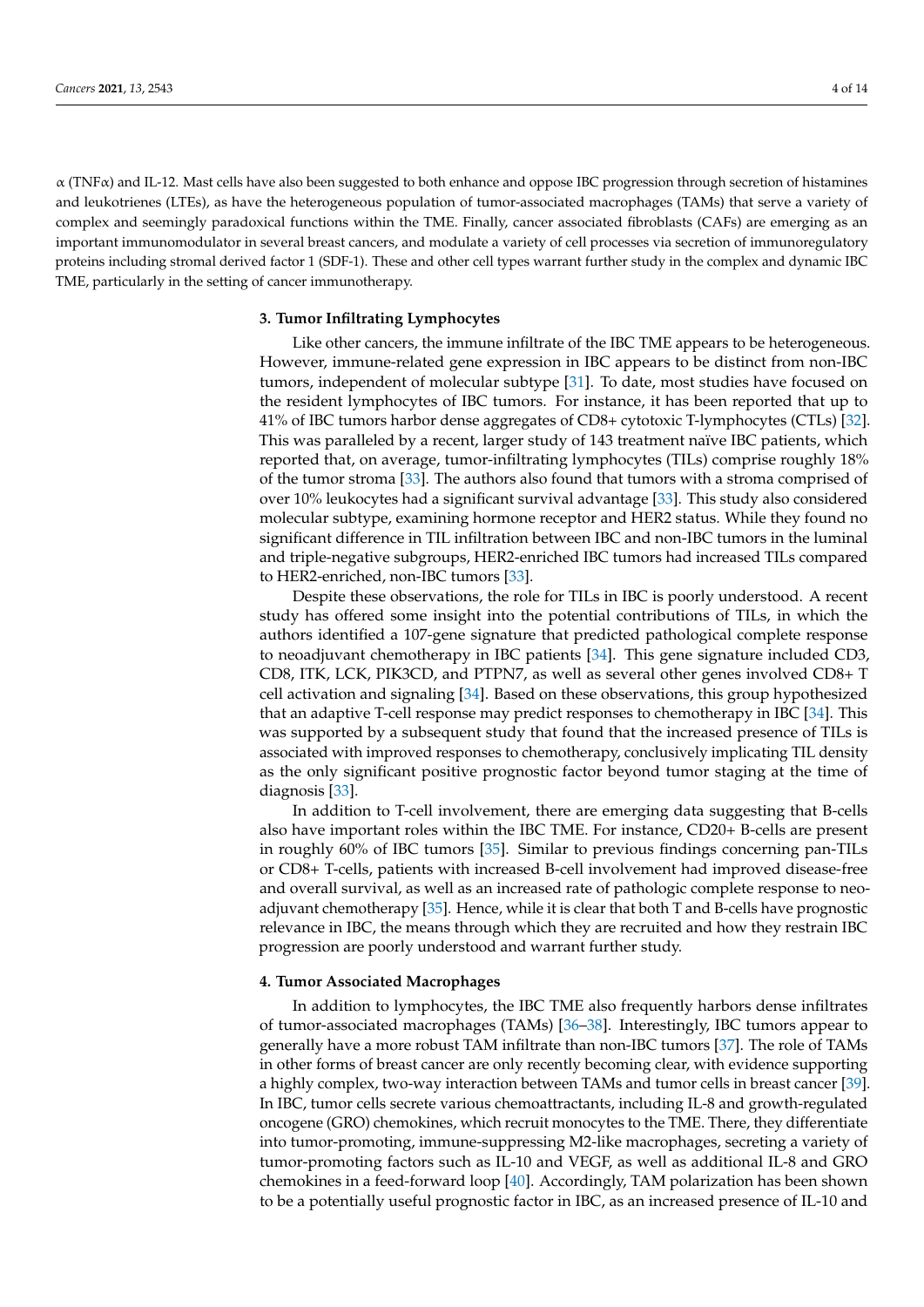VEGF expressing M2d macrophages has been suggested to promote tumor survival and progression as well as predict for early metastases and poor overall survival in other cancers [\[41–](#page-11-10)[43\]](#page-11-11).

Subsequent studies have explored the additional contributions of TAMs to the TME. For instance, cytokine array data suggest that TAMs from IBC tumors produce significantly more  $TNF\alpha$  and IL-8 than TAMs from non-IBC breast cancers, both of which have established roles in tumorigenesis [\[37](#page-11-7)[,44\]](#page-11-12). TAMs are also emerging as an important barrier to the effector function of cytotoxic T-lymphocytes, particularly in IBC. TAMs from IBC tumors produce several immunosuppressive cytokines, including CCL2 and IL-10 at higher levels than TAMs from non-IBC breast cancers [\[37\]](#page-11-7). Recently, the tetraspanin protein CD151 is emerging as a key mediator of monocyte/macrophage recruitment. IBC tumors with increased CD151 expression display increased TAM infiltration. This was recapitulated in patient-derived xenografts, where CD151 expression tumors displayed an increase in TAMs, mediated by increased expression of the monocyte chemoattractant midkine. The authors conclude that therapeutic inhibition of CD151/midkine signaling may offer a potential strategy to reshape the immune milieu of IBC tumors [\[45\]](#page-11-13). Hence, though the roles of TAMs in IBC are still emerging, it is clear that they serve an important role in shaping the IBC TME and warrant consideration when designing immune-based therapies.

## **5. Dendritic Cells**

Dendritic cells (DCs) are emerging as an important and understudied component of the IBC immune milieu. Like TAMs, tumor-associated DCs are heterogeneous, consisting predominantly of myeloid DCs (mDCs) that mediate the adaptive anti-tumor response via activation of CD8+ T-cells and secretion of IL-12, IL-6, and TNF-alpha [\[46\]](#page-11-14), and plasmacytoid DCs (pDCs) that mediate both adaptive and innate immune responses through antigen presentation and IFN $\alpha$  secretion [\[47\]](#page-11-15). In IBC, pDCs are more abundant in aggressive molecular/histological subtypes, and correlate with increased metastasis and poor overall survival [\[48,](#page-11-16)[49\]](#page-11-17). Interestingly, other studies have suggested that these tumor-associated pDCs produce lower levels of IFN $\alpha$  when compared to peripheral blood pDCs, suggesting that they may remain refractory from full activation [\[50\]](#page-11-18).

Though these data are unclear in IBC, other studies have explored pDC biology in other forms of breast cancer. While this is also still emerging, it appears that tumor-derived cytokines, including TGFβ and TNFα, impede pDC activation and IFNα biosynthesis [\[49\]](#page-11-17). These poorly active, IFNα-deficient pDCs appear to promote regulatory T-cell (Treg) expansion, thereby suppressing anti-tumor immune responses [\[49](#page-11-17)[,50\]](#page-11-18). Though the role for pDCs is less established in IBC compared to other breast cancer subtypes, select studies suggest these findings may be applicable to IBC. This includes recent works highlighting the importance of IFN $\alpha$  in the IBC TME, as well as the association between functionally exhausted pDCs and the suppression of CD8-mediated cytotoxicity [\[51](#page-11-19)[,52\]](#page-11-20). Hence, this area warrants continued exploration, particularly in the setting of IBC immunotherapy.

Recent evidence also suggests that mDCs may have divergent roles in IBC pathogenesis. Most notably, there is a clinical association between circulating tumor cells (CTCs) and peripheral mDC dysfunction. Specifically, IBC patients with increased CTCs had mDCs with impaired secretion of TNF- $\alpha$  before or after Toll-Like Receptor (TLR) stimulation, with similar results observed with IL-12. The authors suggested that this impaired secretion of TNF-α and IL-12 by peripheral mDCs may diminish T cell-mediated anti-tumor immunity, though this too warrants additional investigation [\[46\]](#page-11-14).

## **6. Mast Cells**

Though mast cells are often present in the TME of breast cancers, as with many other leukocyte subtypes described in this review, their role in IBC pathobiology and therapy remains unclear [\[53\]](#page-12-0). Clinically there is a positive association between mast cells and favorable prognosis in invasive, non-IBC breast cancer, thought to be mediated by antitumor cytolytic effects via mast cell secretion of histamine and leukotrienes [\[54\]](#page-12-1). However,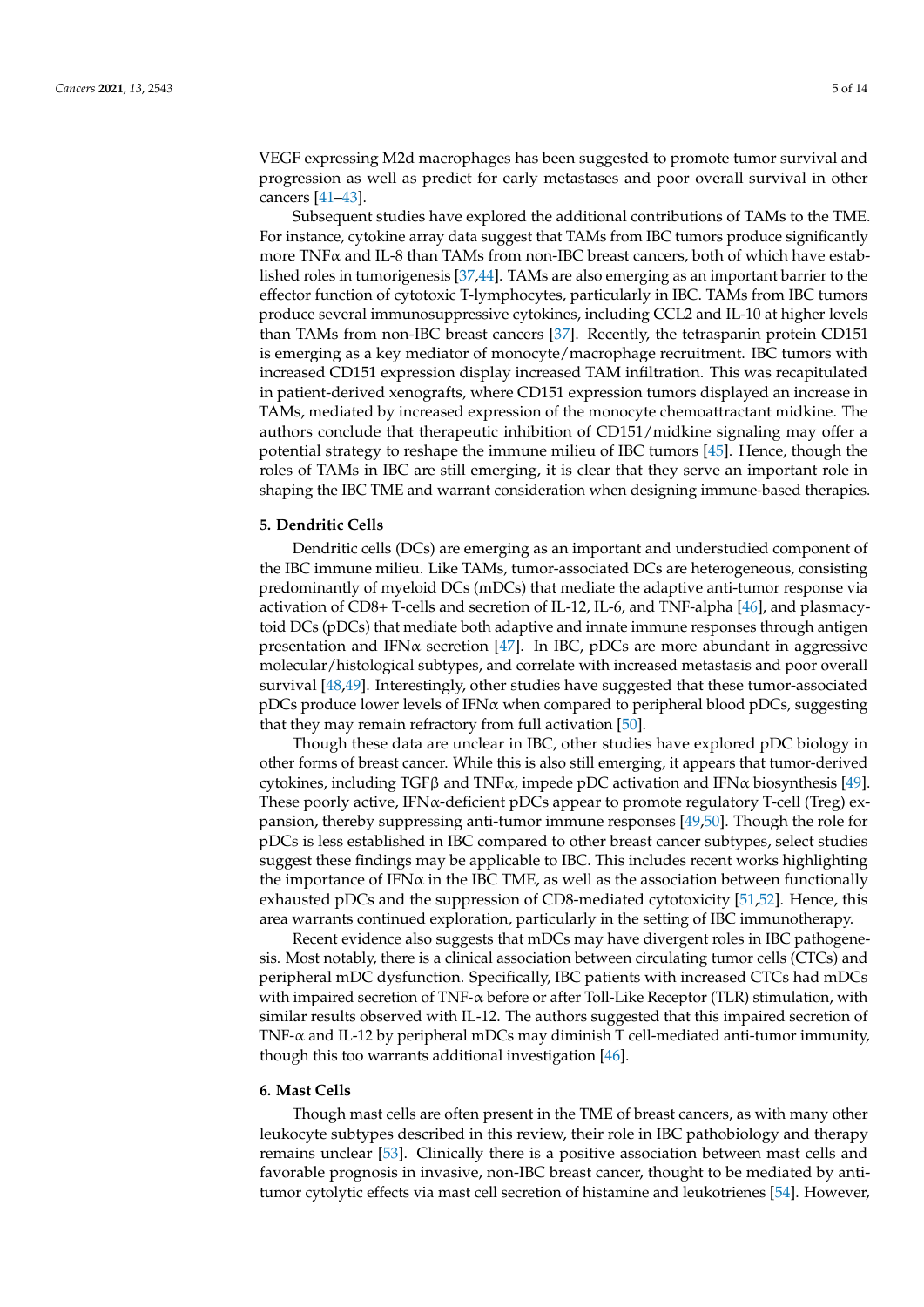these findings are contradicted by those from other groups suggesting that mast cellderived factors enhance breast cancer angiogenesis and metastasis [\[55](#page-12-2)[–60\]](#page-12-3). These results suggest that mast cells may be highly context-dependent, corroborated by additional studies reporting that mast cell activity may differ significantly in breast cancer depending on histological grade and/or molecular subtype [\[61](#page-12-4)[,62\]](#page-12-5).

Given this lack of consensus in more prevalent forms of breast cancer, it is unsurprising that the role of mast cells in IBC is also poorly understood. Early evidence suggests that mast cell infiltrates are present in many IBC tumors, and correlate with poor responses to neo-adjuvant chemotherapy independent of molecular subtype [\[63\]](#page-12-6). Given the spatial distribution of these mast cell infiltrates, the authors suggested that mast cells may suppress the effector function of adjacent immune cells and warrant further study as a novel immunosuppressant cell type within the IBC TME [\[63\]](#page-12-6).

## **7. Cancer Associated Fibroblasts**

Though classically associated with their role in the deposition of extracellular matrix proteins, cancer-associated fibroblasts (CAFs) are emerging as a central mediator of the neoplastic phenotype in several breast cancers, though they too are poorly established in IBC. Like many of the other cell types described previously, CAFs are better studied in other forms of breast cancer. For instance, CAFs have been shown to have driving roles in tumor initiation, promotion, and metastasis, as well as resistance to both chemoand targeted therapies [\[64](#page-12-7)[–67\]](#page-12-8). Accordingly, CAFs are now emerging as an important immunomodulation within the breast TME and an important consideration when designing immunotherapy regimens, though this has yet to be adapted to studies in IBC. In non-IBC tumors, CAFs have been demonstrated to recruit monocytes to the TME via secretion of stromal cell-derived factor-1 (SDF-1), and subsequently promote their polarization toward an immunosuppressive M2-like phenotype [\[68\]](#page-12-9). In non-IBC TNBC, CAFs also have the capacity to redirect resident M1-like macrophages to take on an M2-like phenotype. These CAF-educated TAMs have been shown to promote tumor cell proliferation/motility, as well as inhibit CD4+ T-cell proliferation [\[68\]](#page-12-9).

This study also reported the presence of two phenotypically distinct myofibroblast subsets that differentially accumulate in TNBCs [\[68\]](#page-12-9). These subsets, deemed CAF-S1 and CAF-S4, respectively, were shown to have distinct properties and levels of activation, with the CAF-S1 cells having a clear role in mainlining the immunosuppressive breast TME. Specifically, tumors high in CAF-S1 cells were reported to have an increased accumulation of regulator T-cells, and were associated with poor prognosis. Similarly, these CAF-S1 cells enhanced CD4+ T-cell migration and subsequent differentiation into Tregs in vitro [\[68\]](#page-12-9).

CAFs are also emerging as a potential candidate for therapy in other forms of breast cancer. For example, the use of a DNA vaccine targeting CAF activation had extensive ramifications on the breast TME in mice, reducing TAM and Treg accumulation and increasing CD8+ T-cell and DC accumulation. However, it is also important to note that treated tumors also displayed increased angiogenesis and lymphogenesis, again affirming the complex and multifaceted role of CAFs within the breast TME [\[69\]](#page-12-10). However, despite these and other important studies, there is relatively little known about the role of CAFs in IBC tumors, and the relevance of these findings to IBC pathobiology is only speculative. Hence, CAFs warrant continued exploration in IBC and may represent an important and understudied barrier to the efficacy of immune therapies.

#### **8. Immune Checkpoints in IBC**

Several studies have explored the expression of various immune checkpoints in IBC in hopes of advancing ICI-based treatments. Given the advent of PD-1/PD-L1 inhibitors in the treatment of other cancers, nearly all studies to date have focused on PD-L1 expression in IBC. A seminal study exploring PD-L1 status in IBC analyzed mRNA expression compared to both non-IBC breast tumors and normal breast tissue. When compared to normal breast tissue, 38% of patient IBC tumors had PD-L1 overexpression compared to 28% of non-IBC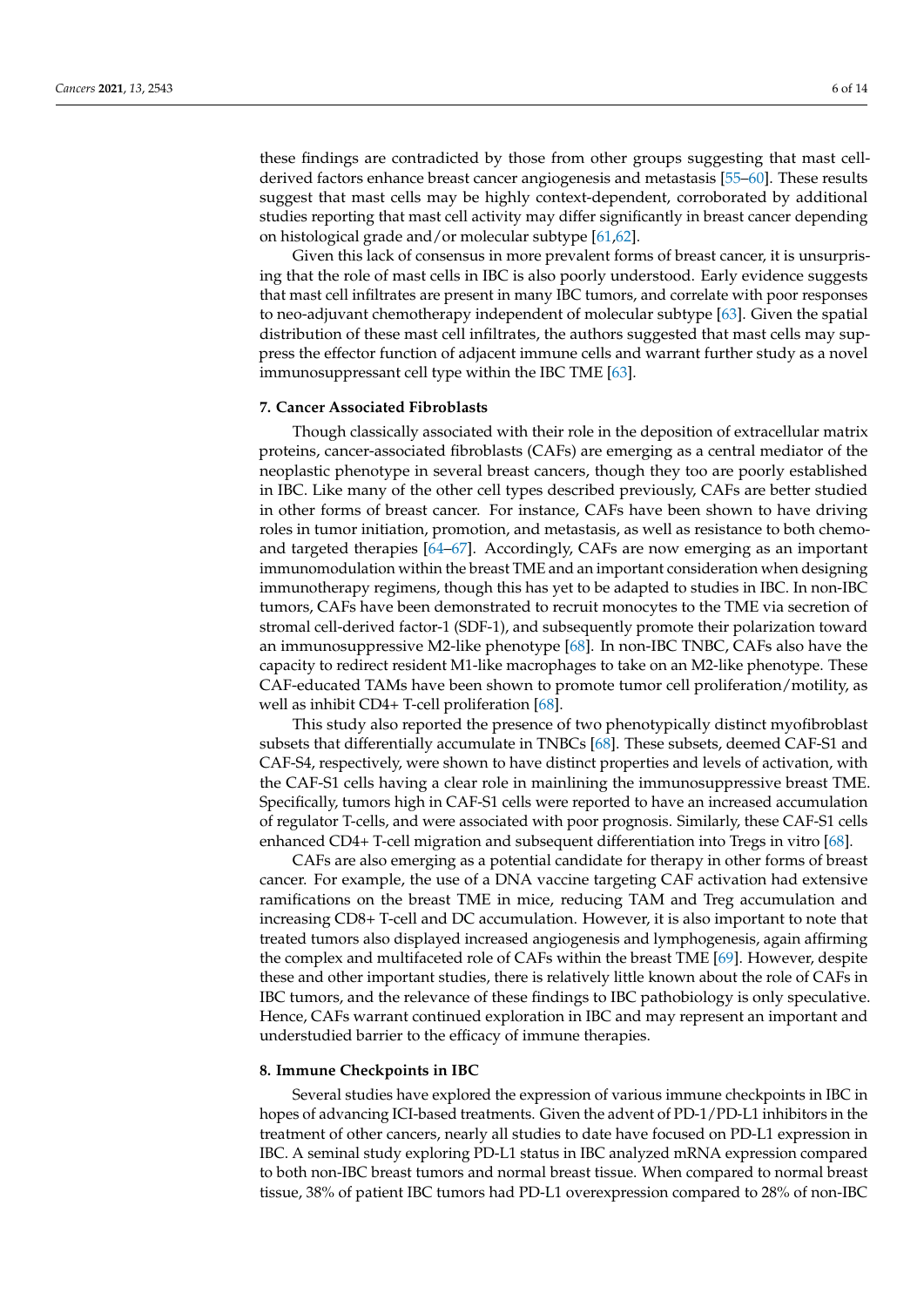tumors [\[70\]](#page-12-11). Moreover, in IBC patients, overexpression of PD-L1 was associated with several clinical and molecular findings, including estrogen receptor-negative status, basal and ERBB2-enriched subtypes, and a gene signature suggestive of an apparent cytotoxic Tlymphocyte (CTL) response. Importantly, the authors found that PD-L1 overexpression was associated with improved responses to chemotherapy, independent of other variables [\[70\]](#page-12-11).

Subsequent studies using immunohistochemistry have reported similar rates of PD-L1 expression in IBC. For instance, in a cohort of 143 treatment naïve IBC patients, 43% were positive for PD-L1 [\[33\]](#page-11-2). The authors also noted that PD-L1 expression was predominantly localized to the TILs, which were positive with an increased frequency than non-IBC breast tumors, independent of molecular subtype [\[33\]](#page-11-2). Another study including 221 treatment naïve IBC tumors similarly found that while 8% had PD-L1 expression on the tumor epithelium, 66% had PD-L1 expression in TILs [\[35\]](#page-11-4). Similarly, a study of 68 post-treatment IBC tumors found a PD-L1 positive rate of 37% [\[71\]](#page-12-12). Interestingly, the authors also found that PD-L1 expression was associated with reduced overall survival [\[71\]](#page-12-12), contrasting other studies suggesting that PD-L1 overexpression was associated with improved responses to chemotherapy [\[70\]](#page-12-11).

While the prognostic role for PD-L1 expression appears contextual and lacks consensus at this time, additional studies have explored the association between PD-L1 expression and that of other clinical or molecular features. Though select studies have affirmed the positive association between PD-L1 expression and increased lymphocyte infiltration in IBC, some suggest that PD-L1 expression is associated with an apparent anti-tumor CD8+ T-cell response [\[33](#page-11-2)[,70\]](#page-12-11). Notably, tumors with PD-L1 upregulation had a comparative increase in the expression of several genes involved in anti-tumor cytotoxicity such as IFN $\gamma$ , TNF $\alpha$ , and IL-2 [\[70\]](#page-12-11). However, despite the apparent association between PD-L1 and genes involved in a functional anti-tumor response, this study also revealed an association between PD-L1 and several genes associated with T-cell exhaustion. These include the clinically actionable immune checkpoint *CTLA4*, as well as *LAG3* and *TIM3* [\[70\]](#page-12-11). PD-L1 expression was also associated with several soluble immunosuppressants associated with T-cell exhaustion, namely *IDO* and *TGFβ1*. As PD-L1 expression appeared to correlate with both T-cell activation and T-cell exhaustion markers, the authors hypothesized that many TILs may be transitioning from an active to an exhausted phenotype, and the use of ICIs may offer a potential means of prolonging or reinvigorating T-cell activation in IBC [\[70\]](#page-12-11). In light of these studies, it is also important to note that PD-L1 status can vary significantly based on the assay used for quantification [\[72\]](#page-12-13). Hence, though PD-L1 is often expressed in IBC, future studies may benefit from a more standardized metric to evaluate PD-L1 status.

#### **9. Clinical Trials Exploring Immunotherapy in IBC**

Immunotherapy is emerging in the clinical management of breast cancer, and PD-1 or PD-L1 antagonists are beginning to show early efficacy in several difficult-to-treat breast cancer subtypes, namely those that are triple negative, PD-L1 positive, or have higher levels of TILs [\[73\]](#page-12-14). Interestingly, immunotherapy has long been under clinical investigation in IBC, with the earliest findings reported in the late 1970s. One of the first clinical trials exploring immunotherapy in IBC enrolled 32 patients who were administered a combination of 5-fluorouracil, doxorubicin, and cyclophosphamide (the FAC regimen) with a Bacillus Calmette-Guérin (BCG) therapeutic vaccine, followed by radiation. These patients were then compared to 32 historical controls that were treated with radiation therapy alone. The combined approach led to a modest improvement in outcomes, extending median overall survival from 18 to 24 months [\[74\]](#page-12-15). The authors conducted a long-term follow up of these patients, and concluded that the combination treatment was effective in prolonging the disease-free interval and survival of patient's  $\geq$ 50 years of age, with 45% surviving free of disease beyond 42 months.

This was followed by a study of 13 patients who were treated with a combination of surgery, FAC chemotherapy, and irradiated allogeneic breast cancer cells admixed with BCG, which similarly delayed disease recurrence when compared to patients treated with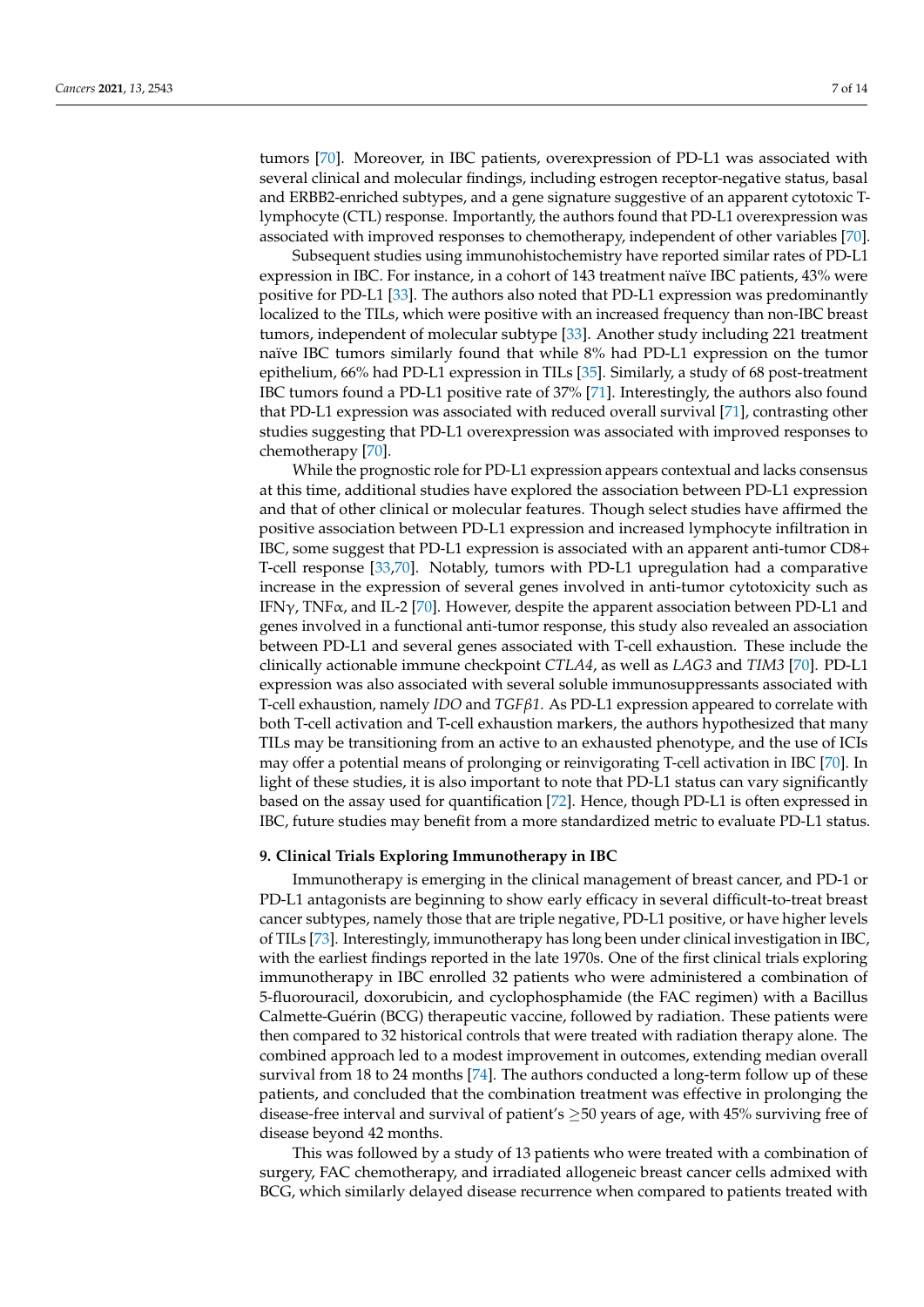chemoradiotherapy or radiotherapy alone [\[75\]](#page-13-0). The authors followed these patients for 10 years, after which 4 of 13 (31%) were still alive. The authors therefore concluded that long-term survival is a feasible goal for patients with IBC [\[76\]](#page-13-1). Other studies of the era explored similar combination strategies. One such example explored neoadjuvant doxorubicin, vincristine, 5-fluorouracil, methotrexate, and melphalan combined with the I-BCG-F Pasteur immunotherapy. Chemotherapy resumed following surgery, and this approach led to favorable clinical outcomes and improved long-term survival compared to controls [\[77–](#page-13-2)[79\]](#page-13-3). In the many years since these studies were conducted, BCG based immunotherapy has fallen out of favor in IBC. While there is one recent case of natural killer cell-based autologous immune enhancement therapy having a single patient with declining immune function [\[80\]](#page-13-4), current treatment paradigms rely predominantly on chemo-, radio-, hormonal, and targeted therapy.

Given the early promise of immunotherapy in IBC and the success of ICI-based therapy in other cancers, investigators have been eager to determine whether ICIs will offer a therapeutic benefit to IBC patients. While early reports have shown promise, these trials have been limited by slow accrual, with early results often stemming from trials that included a variety of breast cancer histologies. This includes a recent Phase 2 trial exploring single-agent treatment with the anti-PD-1 antibody pembrolizumab as maintenance therapy for metastatic IBC or metastatic, non-IBC, triple-negative breast cancer (TNBC). Though only six IBC and nine TNBC patients were included in this study, the authors reported a disease control rate of 47% after 5 months, with the remaining patients experiencing a progressive disease. No objective responses were observed. When evaluating peripheral blood mononuclear cells, they also reported that patients with progressive disease had an increased proportion of CTLA4 positive CD4+ T-cells when compared to those with stable disease. Additionally, patients with high locality of CD4+ T-cells, or CD4+ T-cells that show fewer signs of functional exhaustion such as CTLA4, TIM3, and 2B4 were more likely to experience stable disease [\[81\]](#page-13-5).

The anti-PD-1 antibody nivolumab has also been explored as a neoadjuvant treatment in IBC. In another recent Phase 2 trial, 52 patients with non-metastatic IBC were enrolled into one of two groups. The first consisted of patients with TNBC or HR-positive, HER2 negative IBC, who would receive nivolumab in combination with paclitaxel followed by doxorubicin and cyclophosphamide. The second group consisted of HER2-positive patients, who would receive nivolumab in combination with a taxane (docetaxel or paclitaxel), trastuzumab, and pertuzumab followed by doxorubicin and cyclophosphamide. After completing neoadjuvant therapy, all patients would undergo mastectomy and adjuvant radiation. While this study is underway, efficacy data have not yet been reported [\[82\]](#page-13-6).

Another study focused exclusively on IBC, and explored the combination of the anti-PD-L1 antibody atezolizumab with the MEK inhibitor cobimetinib and eribulin in patients with recurrent or metastatic disease who had progressed on at least one line of standard chemotherapy. After an upfront biopsy, patients would receive intravenous atezolizumab and cobimetinib treatment for 4 weeks, after which they would undergo a second biopsy. At this time, patients would start standard eribulin dosing. Following four cycles of eribulin, patients receive maintenance, targeted therapy until disease progression or intolerable toxicity. As of the initial report, seven patients had been enrolled, though efficacy data are not yet available [\[83\]](#page-13-7).

A recent study sought to evaluate the combination of nivolumab and the anti-CTLA4 antibody ipilimumab in patients with recurrent, metastatic HER2-negative IBC (NCT02892734). However, this trial was terminated in 2019 due to slow accrual, with only three patients having been treated at the conclusion of the study. Two of three patients did not continue treatment after the first 12-week cycle due to disease progression. The third patient started the second treatment cycle, but was lost to follow-up due to early termination of the study. Despite the small sample size, it is important to note that this study included two serious adverse events in the forms of acute hypoxic respiratory failure and pneumonitis with pleural effusion. Other adverse effects include leukopenia/lymphopenia, elevated aspar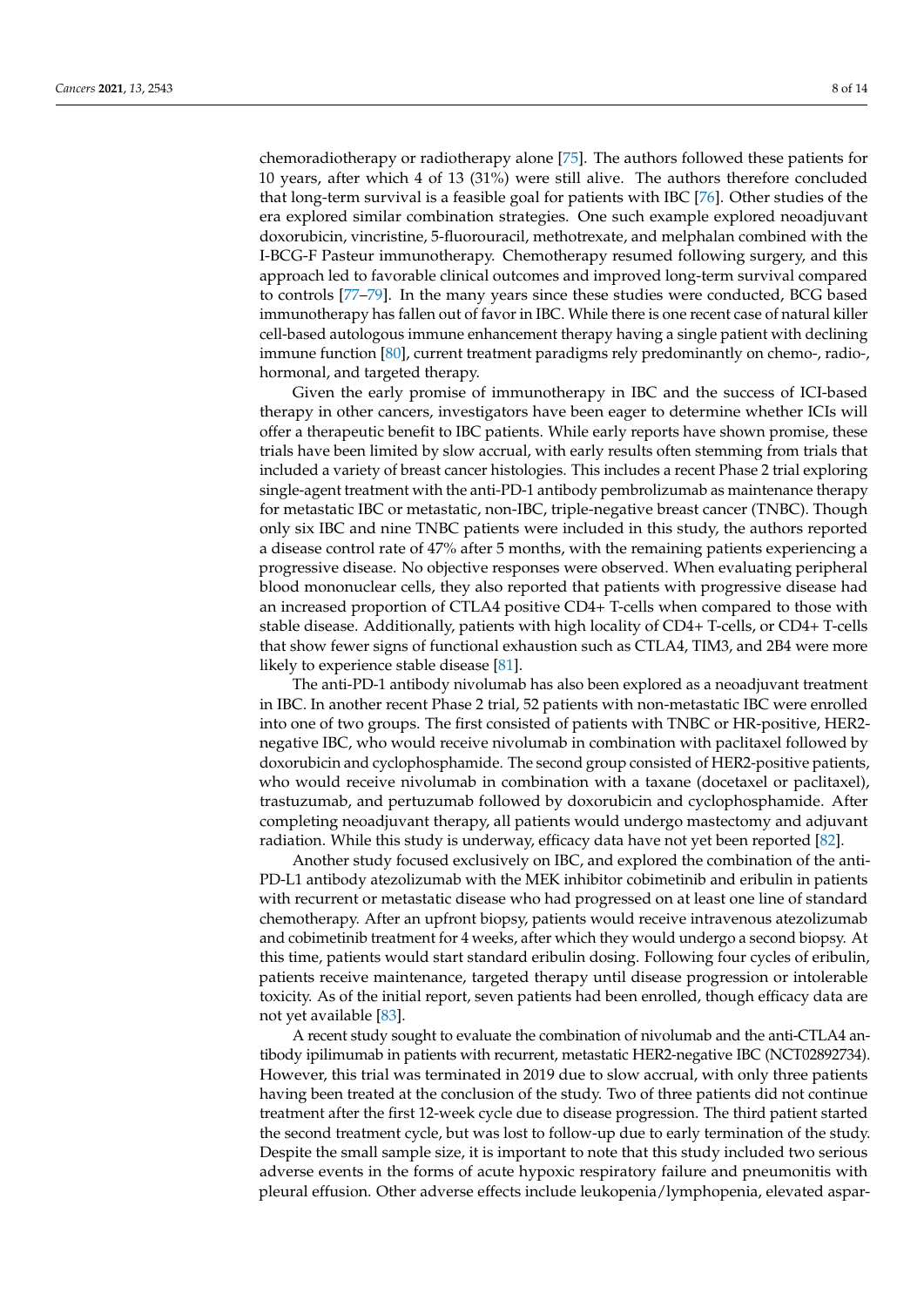tate aminotransferase, erythema multiforme, hypertension, hyperglycemia, hypokalemia, and hypoalbuminemia.

Several other clinical trials are ongoing or currently enrolling IBC patients, though many have yet to report results. These are mainly backboned by pembrolizumab, which is being explored as both a monotherapy and with neoadjuvant chemotherapy, hormone therapy, or various small molecule inhibitors. Two such studies include IBC patients. One of these ongoing studies is a Phase 2 trial evaluating pembrolizumab as maintenance therapy for patients with Stage IV or recurrent IBC (or TNBC) who have reached clinical response or stable disease in prior chemotherapy treatment (NCT02411656). Patients will receive single-agent pembrolizumab every 3 weeks for up to 2 years unless showing serious adverse effects or disease progression. This study was first posted in April 2015 and is still recruiting participants to reach a goal of 35 patients.

A recent Phase 2 study explored the efficacy of the AXL kinase inhibitor bemcentinib in combination with pembrolizumab in patients with previously treated TNBC (NCT03184558). This study included IBC patients and stated a goal of 56 participants, though only 29 were enrolled. At this time, results have not yet been published [\[84\]](#page-13-8). Two additional trials focusing solely on IBC are either ongoing or currently enrolling patients. This includes a Phase 3 trial exploring the combination of pembrolizumab with neoadjuvant chemotherapy in HER2-negative IBC (NCT03515798). Patients will receive pembrolizumab every three weeks while receiving epirubicine and cyclophosphamide, which will be administered every 2 weeks and followed by weekly paclitaxel. This study is currently recruiting with a goal of 81 participants.

Finally, a Phase 3 trial is currently evaluating pembrolizumab in combination with anti-hormone therapy in hormone receptor-positive IBC (NCT02971748). This study includes patients with Estrogen and/or Progesterone Receptor-positive tumors that did not achieve pathological complete responses after neoadjuvant chemotherapy. Patients will undergo standard radiation and hormonal therapy for their disease with concurrent intravenous pembrolizumab every 3 weeks for up to 2 years pending adverse events or disease progression. This study is currently recruiting with a goal of 37 participants. These and other ongoing efforts to explore immunotherapy in IBC are described in Table [1.](#page-8-0)

<span id="page-8-0"></span>

| <b>Clinical Trial Number</b> | <b>Phase</b>   | <b>Therapy Regimen</b>                  | <b>Notes</b>                        |
|------------------------------|----------------|-----------------------------------------|-------------------------------------|
| NCT02411656                  | ◠              | Pembrolizumab                           | Metastatic or Recurrent HER2-IBC    |
|                              |                | Nivolumab, Doxorubicin,                 |                                     |
| NCT03742986                  | 2              | Cyclophosphamide, and Paclitaxel        | Newly Diagnosed, Non-Metastatic IBC |
|                              |                | $+$ Trastuzumab for HER2+               |                                     |
| NCT03202316                  | 2              | Atezolizumab, Cobimetinib, and Eribulin | Previously Treated, Metastatic IBC  |
| NCT03515798                  | 2              | Pembrolizumab, Epirubicine,             | Non-Metastatic HER2-IBC             |
|                              |                | Cyclophosphamide, and Paclitaxel        |                                     |
| NCT02971748                  | $\overline{2}$ | Pembrolizumab and the Indicated         | Non-Metastatic, HR+, HER2-IBC       |
|                              |                | Hormone Therapy                         |                                     |
| NCT03184558                  |                | Pembrolizumab and Bemcentinib           | Triple Negative IBC                 |

**Table 1.** Select ongoing clinical trials examining immune checkpoint inhibitors (ICIs) in inflammatory breast cancer.

Abbreviations: Inflammatory breast cancer (IBC); Immune checkpoint inhibitor (ICI); Hormone Receptor (HR); Human epidermal growth factor receptor 2 (HER2).

#### **10. Conclusions**

Despite the recent advances in other forms of breast cancer, IBC remains a significant challenge in the clinic and is often poorly responsive to conventional therapies. Though immunotherapy has revolutionized the treatment paradigm for a number of cancer histologies, such approaches have yet to show substantial therapeutic efficacy in IBC. As described, the reasons for the relative failure of immunotherapy in IBC are poorly understood. IBC is hallmarked by many of the same barriers to therapeutic efficacy that have limited immune therapy in other breast cancers; however, there are relatively few studies exploring the innate resistance of IBC to such approaches. Additionally, the immune milieu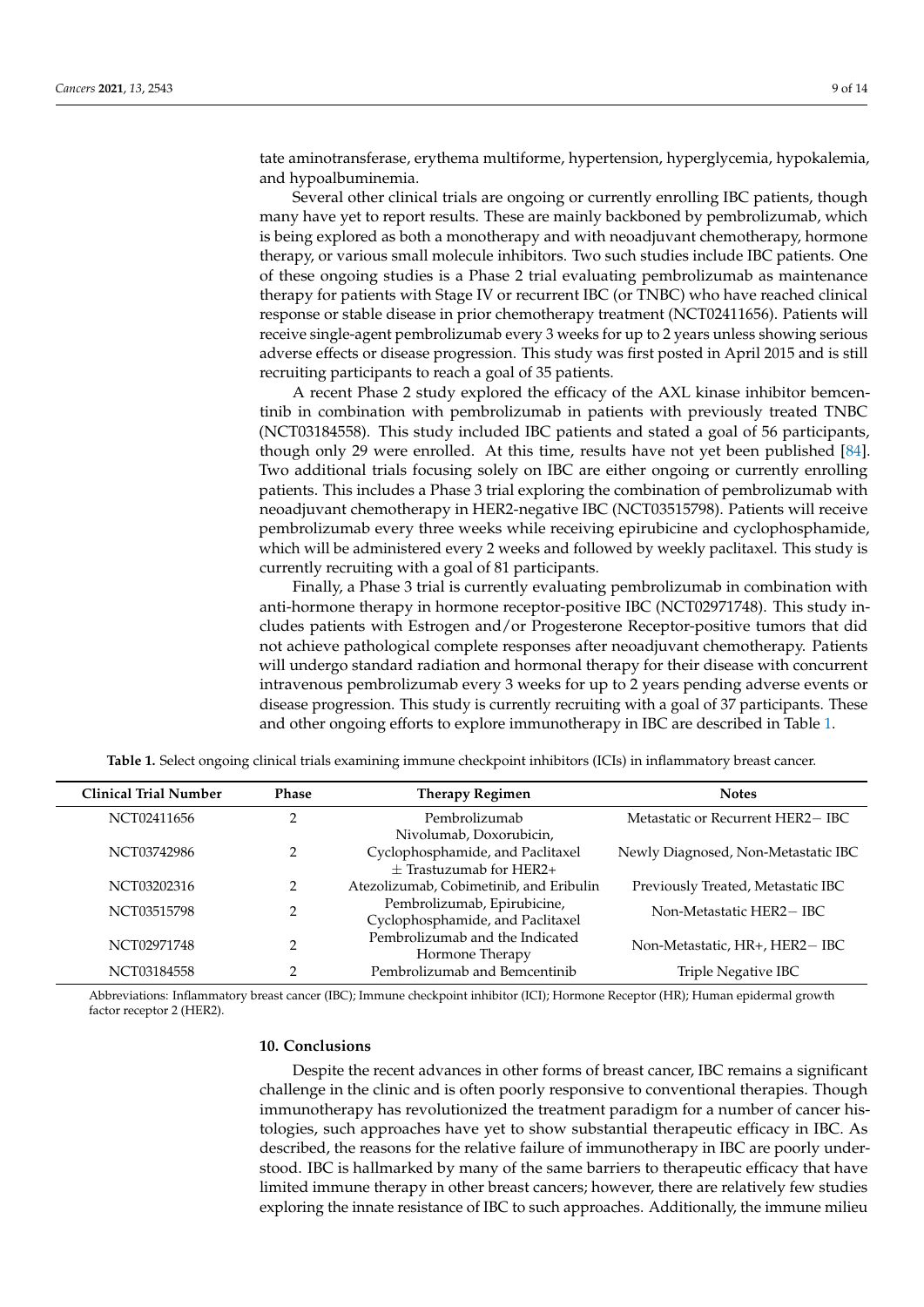of the IBC TME is still emerging, with many results that appear highly context-specific and often contradictory.

This underscores a need to better understand not only the immune composition of IBC tumors, but also raises the question as to whether IBC should truly be considered a separate immunologic entity from other breast cancers of the same molecular subtype. One of the main limitations in answering these important questions is the rarity of IBC compared to non-IBC breast cancers. Accounting for fewer than 2% of breast cancer cases, clinical studies of immunotherapy in IBC have been plagued by issues of slow accrual. Resultantly, many of these trials have either been terminated, or conducted in combination with other breast cancer subtypes. Additionally, these non-IBC exclusive studies often report aggregate results, occasionally masking potential differences between IBC and non-IBC tumor types. Further, unlike other breast cancers, there are relatively few preclinical models of IBC. Though patient-derived xenograft models and patient-derived xenograft-derived spheroids of IBC have been reported, these models rely on immunecompromised mice and/or ex vivo culture conditions, limiting their utility for studies in tumor immunology [\[85,](#page-13-9)[86\]](#page-13-10).

Hence, this is an important and largely understudied area of breast cancer research that warrants continued exploration, particularly as IBC carries a far worse prognosis than stage-matched non-IBC breast cancer [\[9\]](#page-10-1). As immunotherapy continues to advance in breast cancer treatment, these and other factors should be carefully considered in the hopes of providing a much-needed therapeutic option for IBC patients who are unable to achieve pathologic complete responses using conventional methods.

**Author Contributions:** R.M.K. and D.R.P. drafted the manuscript and assembled figures/tables. J.L.C. and A.R. edited the manuscript. All authors have read and agreed to the published version of the manuscript.

**Funding:** This work was supported by the Veterans Affairs Merit Award I01BX004903 and Career Scientist Award IK6 BX004855 to A.R., and by NIH F30CA236031 and UIC Award for Graduate Research to D.R.P., and University of Illinois College of Medicine Craig Research Fellowship to R.M.K. Per the funding policy of the U.S. Department of Veterans Affairs, we are required to state that these contents do not represent the views of the U.S. Department of Veterans Affairs or the United States Government.

**Acknowledgments:** This work is dedicated to our friend Beth Phillips who is courageously fighting inflammatory breast cancer, and we wish her well in her continued recovery.

**Conflicts of Interest:** The authors declare no conflict of interest.

#### **References**

- <span id="page-9-0"></span>1. Siegel, R.L.; Miller, K.D.; Jemal, A. Cancer statistics, 2020. *CA Cancer J. Clin.* **2020**, *70*, 7–30. [\[CrossRef\]](http://doi.org/10.3322/caac.21590) [\[PubMed\]](http://www.ncbi.nlm.nih.gov/pubmed/31912902)
- <span id="page-9-1"></span>2. Dawood, S.; Merajver, S.D.; Viens, P.; Vermeulen, P.B.; Swain, S.M.; Buchholz, T.A.; Dirix, L.Y.; Levine, P.H.; Lucci, A.; Krishnamurthy, S.; et al. International expert panel on inflammatory breast cancer: Consensus statement for standardized diagnosis and treatment. *Ann. Oncol.* **2011**, *22*, 515–523. [\[CrossRef\]](http://doi.org/10.1093/annonc/mdq345) [\[PubMed\]](http://www.ncbi.nlm.nih.gov/pubmed/20603440)
- <span id="page-9-2"></span>3. Bonnier, P.; Charpin, C.; Lejeune, C.; Romain, S.; Tubiana, N.; Beedassy, B.; Martin, P.M.; Serment, H.; Piana, L. Inflammatory carcinomas of the breast: A clinical, pathological, or a clinical and pathological definition? *Int. J. Cancer* **1995**, *62*, 382–385. [\[CrossRef\]](http://doi.org/10.1002/ijc.2910620404) [\[PubMed\]](http://www.ncbi.nlm.nih.gov/pubmed/7635562)
- <span id="page-9-3"></span>4. Ueno, N.T.; Espinosa Fernandez, J.R.; Cristofanilli, M.; Overmoyer, B.; Rea, D.; Berdichevski, F.; El-Shinawi, M.; Bellon, J.; Le-Petross, H.T.; Lucci, A.; et al. International Consensus on the Clinical Management of Inflammatory Breast Cancer from the Morgan Welch Inflammatory Breast Cancer Research Program 10th Anniversary Conference. *J. Cancer* **2018**, *9*, 1437–1447. [\[CrossRef\]](http://doi.org/10.7150/jca.23969)
- <span id="page-9-4"></span>5. National Comprehensive Cancer Network. Breast Cancer, Version 6. 2020. Available online: [https://www.nccn.org/](https://www.nccn.org/professionals/physician_gls/pdf/breast.pdf) [professionals/physician\\_gls/pdf/breast.pdf](https://www.nccn.org/professionals/physician_gls/pdf/breast.pdf) (accessed on 13 October 2020).
- <span id="page-9-5"></span>6. Van Uden, D.J.; van Laarhoven, H.W.; Westenberg, A.H.; de Wilt, J.H.; Blanken-Peeters, C.F. Inflammatory breast cancer: An overview. *Crit. Rev. Oncol. Hematol.* **2015**, *93*, 116–126. [\[CrossRef\]](http://doi.org/10.1016/j.critrevonc.2014.09.003)
- <span id="page-9-6"></span>7. Dawood, S.; Lei, X.; Dent, R.; Gupta, S.; Sirohi, B.; Cortes, J.; Cristofanilli, M.; Buchholz, T.; Gonzalez-Angulo, A.M. Survival of women with inflammatory breast cancer: A large population-based study. *Ann. Oncol.* **2014**, *25*, 1143–1151. [\[CrossRef\]](http://doi.org/10.1093/annonc/mdu121)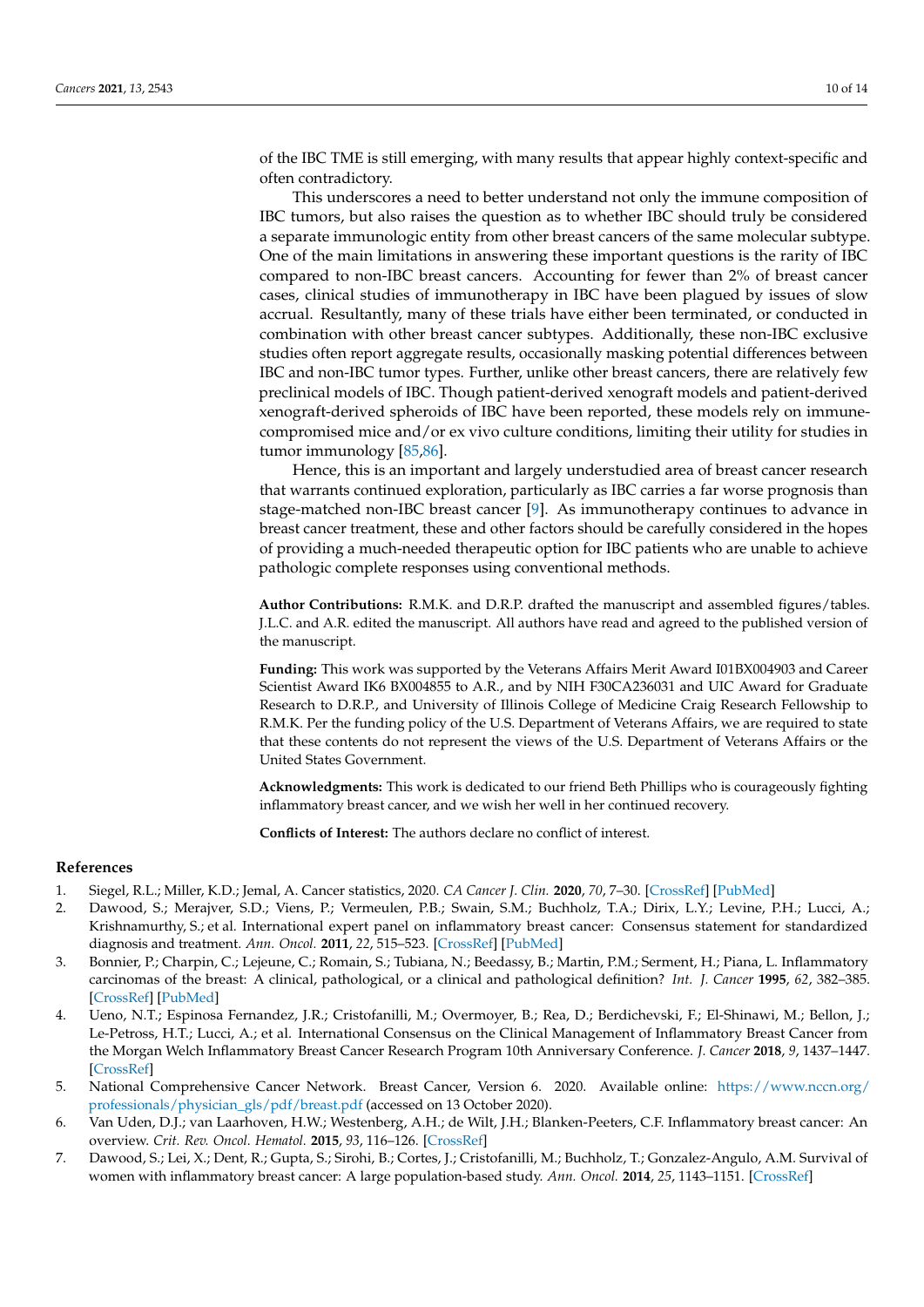- <span id="page-10-0"></span>8. Dawood, S.; Ueno, N.T.; Valero, V.; Woodward, W.A.; Buchholz, T.A.; Hortobagyi, G.N.; Gonzalez-Angulo, A.M.; Cristofanilli, M. Differences in survival among women with stage III inflammatory and noninflammatory locally advanced breast cancer appear early: A large population-based study. *Cancer* **2011**, *117*, 1819–1826. [\[CrossRef\]](http://doi.org/10.1002/cncr.25682)
- <span id="page-10-1"></span>9. Fouad, T.M.; Kogawa, T.; Liu, D.D.; Shen, Y.; Masuda, H.; El-Zein, R.; Woodward, W.A.; Chavez-MacGregor, M.; Alvarez, R.H.; Arun, B.; et al. Overall survival differences between patients with inflammatory and noninflammatory breast cancer presenting with distant metastasis at diagnosis. *Breast Cancer Res. Treat.* **2015**, *152*, 407–416. [\[CrossRef\]](http://doi.org/10.1007/s10549-015-3436-x)
- <span id="page-10-2"></span>10. Anderson, W.F.; Schairer, C.; Chen, B.E.; Hance, K.W.; Levine, P.H. Epidemiology of inflammatory breast cancer (IBC). *Breast Dis.* **2005**, *22*, 9–23. [\[CrossRef\]](http://doi.org/10.3233/BD-2006-22103) [\[PubMed\]](http://www.ncbi.nlm.nih.gov/pubmed/16735783)
- <span id="page-10-3"></span>11. Hance, K.W.; Anderson, W.F.; Devesa, S.S.; Young, H.A.; Levine, P.H. Trends in inflammatory breast carcinoma incidence and survival: The surveillance, epidemiology, and end results program at the National Cancer Institute. *J. Natl. Cancer Inst.* **2005**, *97*, 966–975. [\[CrossRef\]](http://doi.org/10.1093/jnci/dji172)
- <span id="page-10-4"></span>12. Thukral, A.; Thomasson, D.M.; Chow, C.K.; Eulate, R.; Wedam, S.B.; Gupta, S.N.; Wise, B.J.; Steinberg, S.M.; Liewehr, D.J.; Choyke, P.L.; et al. Inflammatory breast cancer: Dynamic contrast-enhanced MR in patients receiving bevacizumab—Initial experience. *Radiology* **2007**, *244*, 727–735. [\[CrossRef\]](http://doi.org/10.1148/radiol.2443060926)
- <span id="page-10-5"></span>13. Palazzo, A.; Dellapasqua, S.; Munzone, E.; Bagnardi, V.; Mazza, M.; Cancello, G.; Ghisini, R.; Iorfida, M.; Montagna, E.; Goldhirsch, A.; et al. Phase II Trial of Bevacizumab Plus Weekly Paclitaxel, Carboplatin, and Metronomic Cyclophosphamide with or Without Trastuzumab and Endocrine Therapy as Preoperative Treatment of Inflammatory Breast Cancer. *Clin. Breast Cancer* **2018**, *18*, 328–335. [\[CrossRef\]](http://doi.org/10.1016/j.clbc.2018.01.010)
- <span id="page-10-6"></span>14. Bertucci, F.; Fekih, M.; Autret, A.; Petit, T.; Dalenc, F.; Levy, C.; Romieu, G.; Bonneterre, J.; Ferrero, J.M.; Kerbrat, P.; et al. Bevacizumab plus neoadjuvant chemotherapy in patients with HER2-negative inflammatory breast cancer (BEVERLY-1): A multicentre, single-arm, phase 2 study. *Lancet Oncol.* **2016**, *17*, 600–611. [\[CrossRef\]](http://doi.org/10.1016/S1470-2045(16)00011-5)
- <span id="page-10-7"></span>15. Pierga, J.Y.; Petit, T.; Delozier, T.; Ferrero, J.M.; Campone, M.; Gligorov, J.; Lerebours, F.; Roche, H.; Bachelot, T.; Charafe-Jauffret, E.; et al. Neoadjuvant bevacizumab, trastuzumab, and chemotherapy for primary inflammatory HER2 positive breast cancer (BEVERLY-2): An open-label, single-arm phase 2 study. *Lancet Oncol.* **2012**, *13*, 375–384. [\[CrossRef\]](http://doi.org/10.1016/S1470-2045(12)70049-9)
- <span id="page-10-8"></span>16. Bertucci, F.; Goncalves, A.; Viens, P. Bevacizumab in HER2-negative inflammatory breast cancer. *Oncoscience* **2016**, *3*, 297–298. [\[CrossRef\]](http://doi.org/10.18632/oncoscience.324) [\[PubMed\]](http://www.ncbi.nlm.nih.gov/pubmed/28105446)
- <span id="page-10-9"></span>17. Wei, S.C.; Duffy, C.R.; Allison, J.P. Fundamental Mechanisms of Immune Checkpoint Blockade Therapy. *Cancer Discov.* **2018**, *8*, 1069–1086. [\[CrossRef\]](http://doi.org/10.1158/2159-8290.CD-18-0367)
- <span id="page-10-10"></span>18. Sharma, P.; Allison, J.P. Immune checkpoint targeting in cancer therapy: Toward combination strategies with curative potential. *Cell* **2015**, *161*, 205–214. [\[CrossRef\]](http://doi.org/10.1016/j.cell.2015.03.030)
- <span id="page-10-11"></span>19. El-Khoueiry, A.B.; Sangro, B.; Yau, T.; Crocenzi, T.S.; Kudo, M.; Hsu, C.; Kim, T.Y.; Choo, S.P.; Trojan, J.; Welling, T.H.R.; et al. Nivolumab in patients with advanced hepatocellular carcinoma (CheckMate 040): An open-label, non-comparative, phase 1/2 dose escalation and expansion trial. *Lancet* **2017**, *389*, 2492–2502. [\[CrossRef\]](http://doi.org/10.1016/S0140-6736(17)31046-2)
- 20. Zhu, A.X.; Finn, R.S.; Edeline, J.; Cattan, S.; Ogasawara, S.; Palmer, D.; Verslype, C.; Zagonel, V.; Fartoux, L.; Vogel, A.; et al. Pembrolizumab in patients with advanced hepatocellular carcinoma previously treated with sorafenib (KEYNOTE-224): A non-randomised, open-label phase 2 trial. *Lancet Oncol.* **2018**, *19*, 940–952. [\[CrossRef\]](http://doi.org/10.1016/S1470-2045(18)30351-6)
- 21. Principe, D.R.; Park, A.; Dorman, M.J.; Kumar, S.; Viswakarma, N.; Rubin, J.; Torres, C.; McKinney, R.; Munshi, H.G.; Grippo, P.J.; et al. TGFbeta Blockade Augments PD-1 Inhibition to Promote T-Cell-Mediated Regression of Pancreatic Cancer. *Mol. Cancer Ther.* **2019**, *18*, 613–620. [\[CrossRef\]](http://doi.org/10.1158/1535-7163.MCT-18-0850)
- 22. Davern, M.; Lysaght, J. Cooperation between chemotherapy and immunotherapy in gastroesophageal cancers. *Cancer Lett.* **2020**, *495*, 89–99. [\[CrossRef\]](http://doi.org/10.1016/j.canlet.2020.09.014)
- 23. Pinato, D.J.; Guerra, N.; Fessas, P.; Murphy, R.; Mineo, T.; Mauri, F.A.; Mukherjee, S.K.; Thursz, M.; Wong, C.N.; Sharma, R.; et al. Immune-based therapies for hepatocellular carcinoma. *Oncogene* **2020**, *39*, 3620–3637. [\[CrossRef\]](http://doi.org/10.1038/s41388-020-1249-9) [\[PubMed\]](http://www.ncbi.nlm.nih.gov/pubmed/32157213)
- <span id="page-10-12"></span>24. Principe, D.R.; Narbutis, M.; Kumar, S.; Park, A.; Viswakarma, N.; Dorman, M.J.; Kamath, S.D.; Grippo, P.J.; Fishel, M.L.; Hwang, R.F.; et al. Long-Term Gemcitabine Treatment Reshapes the Pancreatic Tumor Microenvironment and Sensitizes Murine Carcinoma to Combination Immunotherapy. *Cancer Res.* **2020**, *80*, 3101–3115. [\[CrossRef\]](http://doi.org/10.1158/0008-5472.CAN-19-2959) [\[PubMed\]](http://www.ncbi.nlm.nih.gov/pubmed/32238357)
- <span id="page-10-13"></span>25. Swoboda, A.; Nanda, R. Immune Checkpoint Blockade for Breast Cancer. *Cancer Treat. Res.* **2018**, *173*, 155–165. [\[CrossRef\]](http://doi.org/10.1007/978-3-319-70197-4_10)
- <span id="page-10-14"></span>26. Huang, A.; Cao, S.; Tang, L. The tumor microenvironment and inflammatory breast cancer. *J. Cancer* **2017**, *8*, 1884–1891. [\[CrossRef\]](http://doi.org/10.7150/jca.17595) [\[PubMed\]](http://www.ncbi.nlm.nih.gov/pubmed/28819386)
- <span id="page-10-16"></span>27. Lim, B.; Woodward, W.A.; Wang, X.; Reuben, J.M.; Ueno, N.T. Inflammatory breast cancer biology: The tumour microenvironment is key. *Nat. Rev. Cancer* **2018**, *18*, 485–499. [\[CrossRef\]](http://doi.org/10.1038/s41568-018-0010-y) [\[PubMed\]](http://www.ncbi.nlm.nih.gov/pubmed/29703913)
- <span id="page-10-15"></span>28. Morrow, R.J.; Etemadi, N.; Yeo, B.; Ernst, M. Challenging a Misnomer? The Role of Inflammatory Pathways in Inflammatory Breast Cancer. *Mediat. Inflamm.* **2017**, *2017*, 4754827. [\[CrossRef\]](http://doi.org/10.1155/2017/4754827)
- <span id="page-10-17"></span>29. Van der Auwera, I.; Van den Eynden, G.G.; Colpaert, C.G.; Van Laere, S.J.; van Dam, P.; Van Marck, E.A.; Dirix, L.Y.; Vermeulen, P.B. Tumor lymphangiogenesis in inflammatory breast carcinoma: A histomorphometric study. *Clin. Cancer Res.* **2005**, *11*, 7637–7642. [\[CrossRef\]](http://doi.org/10.1158/1078-0432.CCR-05-1142) [\[PubMed\]](http://www.ncbi.nlm.nih.gov/pubmed/16278382)
- <span id="page-10-18"></span>30. Van der Auwera, I.; Van Laere, S.J.; Van den Eynden, G.G.; Benoy, I.; van Dam, P.; Colpaert, C.G.; Fox, S.B.; Turley, H.; Harris, A.L.; Van Marck, E.A.; et al. Increased angiogenesis and lymphangiogenesis in inflammatory versus noninflammatory breast cancer by real-time reverse transcriptase-PCR gene expression quantification. *Clin. Cancer Res.* **2004**, *10*, 7965–7971. [\[CrossRef\]](http://doi.org/10.1158/1078-0432.CCR-04-0063)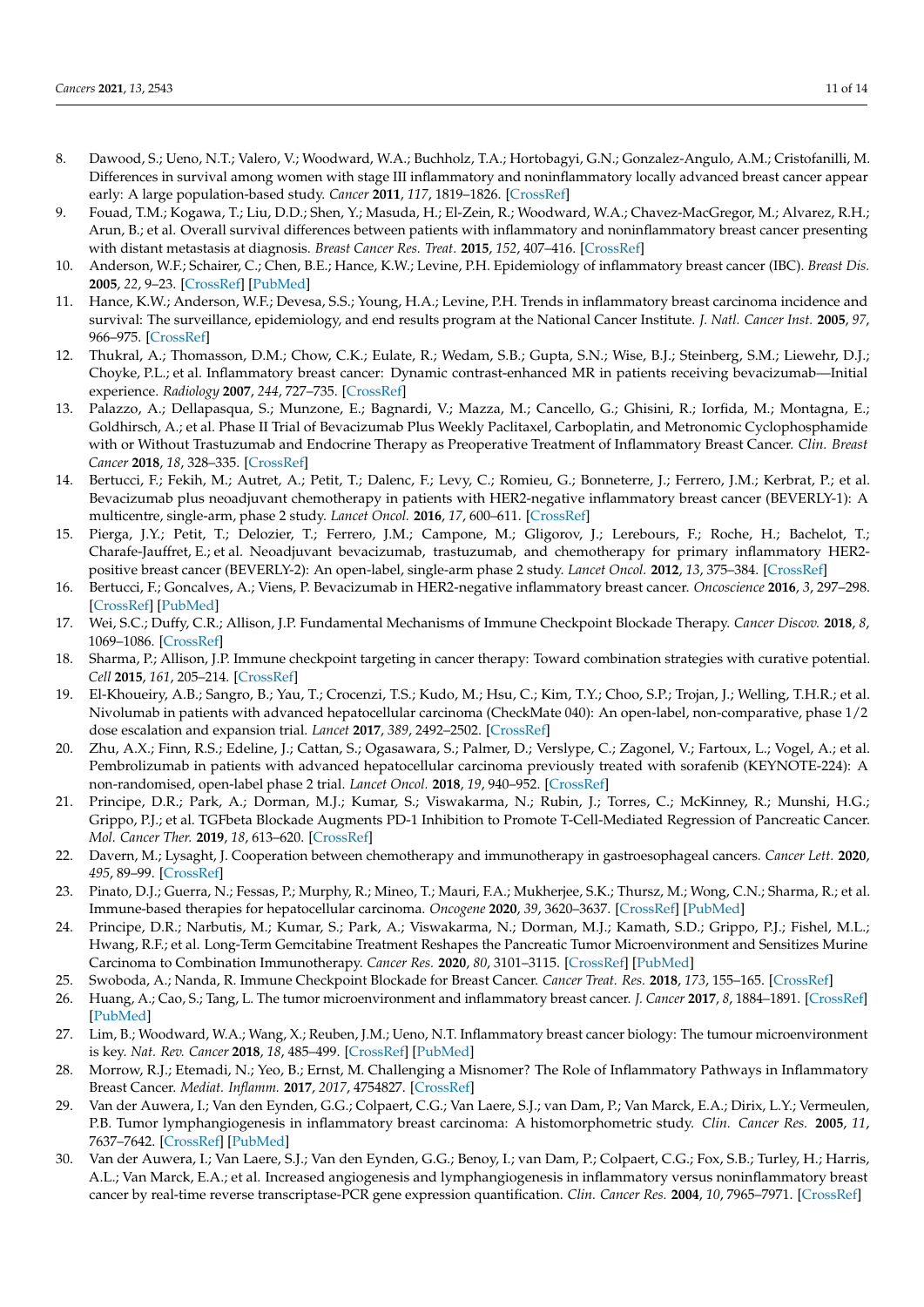- <span id="page-11-0"></span>31. Van Laere, S.J.; Ueno, N.T.; Finetti, P.; Vermeulen, P.; Lucci, A.; Robertson, F.M.; Marsan, M.; Iwamoto, T.; Krishnamurthy, S.; Masuda, H.; et al. Uncovering the molecular secrets of inflammatory breast cancer biology: An integrated analysis of three distinct affymetrix gene expression datasets. *Clin. Cancer Res.* **2013**, *19*, 4685–4696. [\[CrossRef\]](http://doi.org/10.1158/1078-0432.CCR-12-2549)
- <span id="page-11-1"></span>32. Hamm, C.A.; Moran, D.; Rao, K.; Trusk, P.B.; Pry, K.; Sausen, M.; Jones, S.; Velculescu, V.E.; Cristofanilli, M.; Bacus, S. Genomic and Immunological Tumor Profiling Identifies Targetable Pathways and Extensive CD8<sup>+</sup>/PDL1<sup>+</sup> Immune Infiltration in Inflammatory Breast Cancer Tumors. *Mol. Cancer Ther.* **2016**, *15*, 1746–1756. [\[CrossRef\]](http://doi.org/10.1158/1535-7163.MCT-15-0353)
- <span id="page-11-2"></span>33. Van Berckelaer, C.; Rypens, C.; van Dam, P.; Pouillon, L.; Parizel, M.; Schats, K.A.; Kockx, M.; Tjalma, W.A.A.; Vermeulen, P.; van Laere, S.; et al. Infiltrating stromal immune cells in inflammatory breast cancer are associated with an improved outcome and increased PD-L1 expression. *Breast Cancer Res.* **2019**, *21*, 28. [\[CrossRef\]](http://doi.org/10.1186/s13058-019-1108-1)
- <span id="page-11-3"></span>34. Bertucci, F.; Ueno, N.T.; Finetti, P.; Vermeulen, P.; Lucci, A.; Robertson, F.M.; Marsan, M.; Iwamoto, T.; Krishnamurthy, S.; Masuda, H.; et al. Gene expression profiles of inflammatory breast cancer: Correlation with response to neoadjuvant chemotherapy and metastasis-free survival. *Ann. Oncol.* **2014**, *25*, 358–365. [\[CrossRef\]](http://doi.org/10.1093/annonc/mdt496)
- <span id="page-11-4"></span>35. Arias-Pulido, H.; Cimino-Mathews, A.; Chaher, N.; Qualls, C.; Joste, N.; Colpaert, C.; Marotti, J.D.; Foisey, M.; Prossnitz, E.R.; Emens, L.A.; et al. The combined presence of CD20 + B cells and PD-L1 + tumor-infiltrating lymphocytes in inflammatory breast cancer is prognostic of improved patient outcome. *Breast Cancer Res. Treat.* **2018**, *171*, 273–282. [\[CrossRef\]](http://doi.org/10.1007/s10549-018-4834-7) [\[PubMed\]](http://www.ncbi.nlm.nih.gov/pubmed/29858752)
- <span id="page-11-5"></span>36. Jhaveri, K.; Teplinsky, E.; Silvera, D.; Valeta-Magara, A.; Arju, R.; Giashuddin, S.; Sarfraz, Y.; Alexander, M.; Darvishian, F.; Levine, P.H.; et al. Hyperactivated mTOR and JAK2/STAT3 Pathways: Molecular Drivers and Potential Therapeutic Targets of Inflammatory and Invasive Ductal Breast Cancers After Neoadjuvant Chemotherapy. *Clin. Breast Cancer* **2016**, *16*, 113–122. [\[CrossRef\]](http://doi.org/10.1016/j.clbc.2015.11.006)
- <span id="page-11-7"></span>37. Mohamed, M.M.; El-Ghonaimy, E.A.; Nouh, M.A.; Schneider, R.J.; Sloane, B.F.; El-Shinawi, M. Cytokines secreted by macrophages isolated from tumor microenvironment of inflammatory breast cancer patients possess chemotactic properties. *Int. J. Biochem. Cell Biol.* **2014**, *46*, 138–147. [\[CrossRef\]](http://doi.org/10.1016/j.biocel.2013.11.015)
- <span id="page-11-6"></span>38. El-Shinawi, M.; Abdelwahab, S.F.; Sobhy, M.; Nouh, M.A.; Sloane, B.F.; Mohamed, M.M. Capturing and characterizing immune cells from breast tumor microenvironment: An innovative surgical approach. *Ann. Surg. Oncol.* **2010**, *17*, 2677–2684. [\[CrossRef\]](http://doi.org/10.1245/s10434-010-1029-9)
- <span id="page-11-8"></span>39. Cassetta, L.; Fragkogianni, S.; Sims, A.H.; Swierczak, A.; Forrester, L.M.; Zhang, H.; Soong, D.Y.H.; Cotechini, T.; Anur, P.; Lin, E.Y.; et al. Human Tumor-Associated Macrophage and Monocyte Transcriptional Landscapes Reveal Cancer-Specific Reprogramming, Biomarkers, and Therapeutic Targets. *Cancer Cell* **2019**, *35*, 588–602. [\[CrossRef\]](http://doi.org/10.1016/j.ccell.2019.02.009) [\[PubMed\]](http://www.ncbi.nlm.nih.gov/pubmed/30930117)
- <span id="page-11-9"></span>40. Valeta-Magara, A.; Gadi, A.; Volta, V.; Walters, B.; Arju, R.; Giashuddin, S.; Zhong, H.; Schneider, R.J. Inflammatory Breast Cancer Promotes Development of M2 Tumor-Associated Macrophages and Cancer Mesenchymal Cells through a Complex Chemokine Network. *Cancer Res.* **2019**, *79*, 3360–3371. [\[CrossRef\]](http://doi.org/10.1158/0008-5472.CAN-17-2158)
- <span id="page-11-10"></span>41. Cheng, H.; Wang, Z.; Fu, L.; Xu, T. Macrophage Polarization in the Development and Progression of Ovarian Cancers: An Overview. *Front. Oncol.* **2019**, *9*, 421. [\[CrossRef\]](http://doi.org/10.3389/fonc.2019.00421) [\[PubMed\]](http://www.ncbi.nlm.nih.gov/pubmed/31192126)
- 42. Cao, W.; Peters, J.H.; Nieman, D.; Sharma, M.; Watson, T.; Yu, J. Macrophage subtype predicts lymph node metastasis in oesophageal adenocarcinoma and promotes cancer cell invasion in vitro. *Br. J. Cancer* **2015**, *113*, 738–746. [\[CrossRef\]](http://doi.org/10.1038/bjc.2015.292) [\[PubMed\]](http://www.ncbi.nlm.nih.gov/pubmed/26263481)
- <span id="page-11-11"></span>43. Rhee, I. Diverse macrophages polarization in tumor microenvironment. *Arch. Pharm. Res.* **2016**, *39*, 1588–1596. [\[CrossRef\]](http://doi.org/10.1007/s12272-016-0820-y) [\[PubMed\]](http://www.ncbi.nlm.nih.gov/pubmed/27562774)
- <span id="page-11-12"></span>44. Dirkx, A.E.; Oude Egbrink, M.G.; Wagstaff, J.; Griffioen, A.W. Monocyte/macrophage infiltration in tumors: Modulators of angiogenesis. *J. Leukoc. Biol.* **2006**, *80*, 1183–1196. [\[CrossRef\]](http://doi.org/10.1189/jlb.0905495)
- <span id="page-11-13"></span>45. Hayward, S.; Gachehiladze, M.; Badr, N.; Andrijes, R.; Molostvov, G.; Paniushkina, L.; Sopikova, B.; Slobodova, Z.; Mgebrishvili, G.; Sharma, N.; et al. The CD151-midkine pathway regulates the immune microenvironment in inflammatory breast cancer. *J. Pathol.* **2020**, *251*, 63–73. [\[CrossRef\]](http://doi.org/10.1002/path.5415)
- <span id="page-11-14"></span>46. Mego, M.; Gao, H.; Cohen, E.N.; Anfossi, S.; Giordano, A.; Tin, S.; Fouad, T.M.; De Giorgi, U.; Giuliano, M.; Woodward, W.A.; et al. Circulating tumor cells (CTCs) are associated with abnormalities in peripheral blood dendritic cells in patients with inflammatory breast cancer. *Oncotarget* **2017**, *8*, 35656–35668. [\[CrossRef\]](http://doi.org/10.18632/oncotarget.10290) [\[PubMed\]](http://www.ncbi.nlm.nih.gov/pubmed/27374101)
- <span id="page-11-15"></span>47. Reizis, B.; Bunin, A.; Ghosh, H.S.; Lewis, K.L.; Sisirak, V. Plasmacytoid dendritic cells: Recent progress and open questions. *Annu. Rev. Immunol.* **2011**, *29*, 163–183. [\[CrossRef\]](http://doi.org/10.1146/annurev-immunol-031210-101345)
- <span id="page-11-16"></span>48. Treilleux, I.; Blay, J.Y.; Bendriss-Vermare, N.; Ray-Coquard, I.; Bachelot, T.; Guastalla, J.P.; Bremond, A.; Goddard, S.; Pin, J.J.; Barthelemy-Dubois, C.; et al. Dendritic cell infiltration and prognosis of early stage breast cancer. *Clin. Cancer Res.* **2004**, *10*, 7466–7474. [\[CrossRef\]](http://doi.org/10.1158/1078-0432.CCR-04-0684)
- <span id="page-11-17"></span>49. Sisirak, V.; Faget, J.; Vey, N.; Blay, J.Y.; Menetrier-Caux, C.; Caux, C.; Bendriss-Vermare, N. Plasmacytoid dendritic cells deficient in IFNalpha production promote the amplification of  $FOXP3^{(+)}$  regulatory T cells and are associated with poor prognosis in breast cancer patients. *Oncoimmunology* **2013**, *2*, e22338. [\[CrossRef\]](http://doi.org/10.4161/onci.22338)
- <span id="page-11-18"></span>50. Sisirak, V.; Faget, J.; Gobert, M.; Goutagny, N.; Vey, N.; Treilleux, I.; Renaudineau, S.; Poyet, G.; Labidi-Galy, S.I.; Goddard-Leon, S.; et al. Impaired IFN-alpha production by plasmacytoid dendritic cells favors regulatory T-cell expansion that may contribute to breast cancer progression. *Cancer Res.* **2012**, *72*, 5188–5197. [\[CrossRef\]](http://doi.org/10.1158/0008-5472.CAN-11-3468)
- <span id="page-11-19"></span>51. Bertucci, F.; Finetti, P.; Vermeulen, P.; Van Dam, P.; Dirix, L.; Birnbaum, D.; Viens, P.; Van Laere, S. Genomic profiling of inflammatory breast cancer: A review. *Breast* **2014**, *23*, 538–545. [\[CrossRef\]](http://doi.org/10.1016/j.breast.2014.06.008)
- <span id="page-11-20"></span>52. Provance, O.K.; Lewis-Wambi, J. Deciphering the role of interferon alpha signaling and microenvironment crosstalk in inflammatory breast cancer. *Breast Cancer Res.* **2019**, *21*, 59. [\[CrossRef\]](http://doi.org/10.1186/s13058-019-1140-1) [\[PubMed\]](http://www.ncbi.nlm.nih.gov/pubmed/31060575)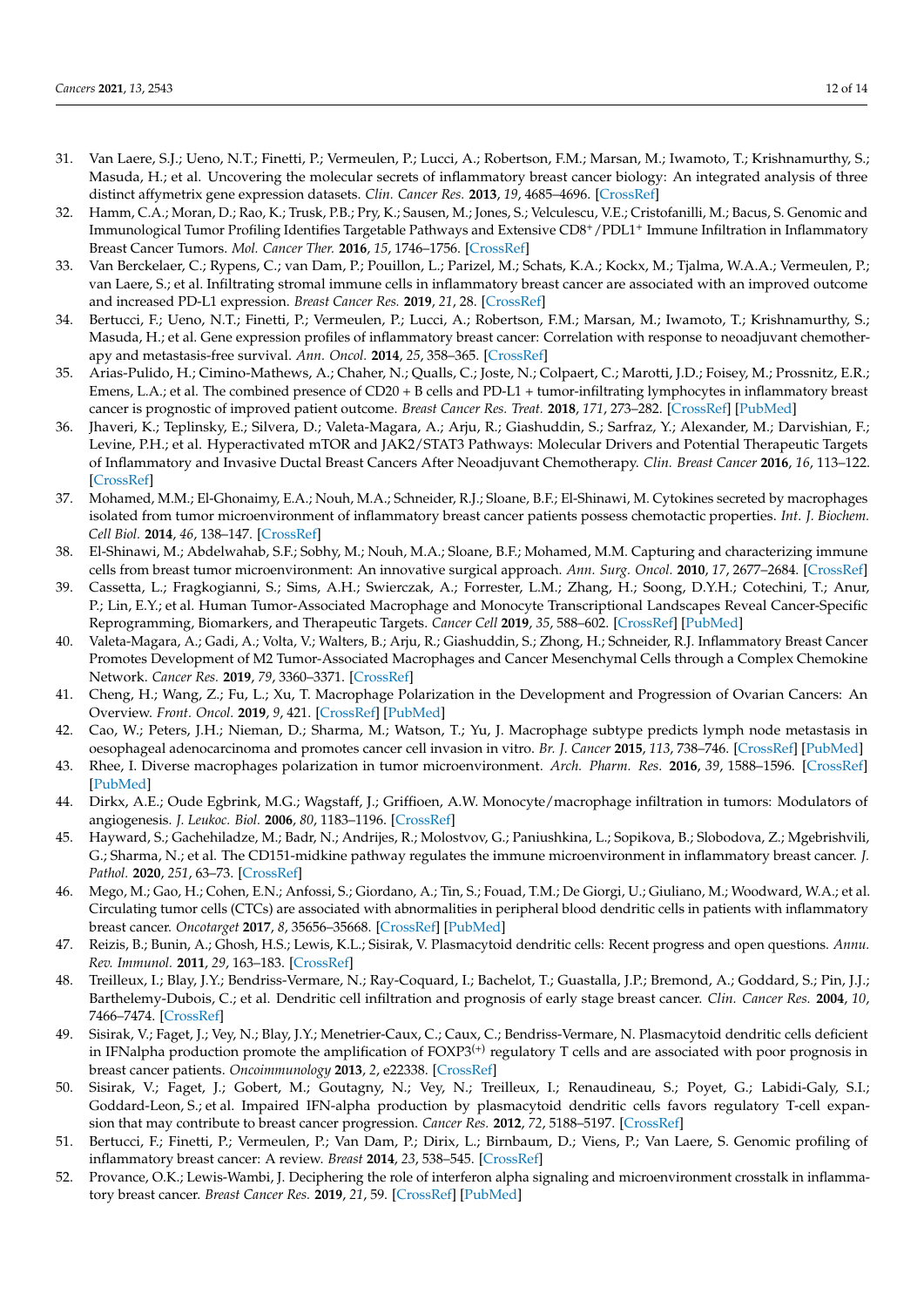- <span id="page-12-0"></span>53. Aponte-Lopez, A.; Fuentes-Panana, E.M.; Cortes-Munoz, D.; Munoz-Cruz, S. Mast Cell, the Neglected Member of the Tumor Microenvironment: Role in Breast Cancer. *J. Immunol. Res.* **2018**, *2018*, 2584243. [\[CrossRef\]](http://doi.org/10.1155/2018/2584243)
- <span id="page-12-1"></span>54. Rajput, A.B.; Turbin, D.A.; Cheang, M.C.; Voduc, D.K.; Leung, S.; Gelmon, K.A.; Gilks, C.B.; Huntsman, D.G. Stromal mast cells in invasive breast cancer are a marker of favourable prognosis: A study of 4444 cases. *Breast Cancer Res. Treat.* **2008**, *107*, 249–257. [\[CrossRef\]](http://doi.org/10.1007/s10549-007-9546-3)
- <span id="page-12-2"></span>55. Ribatti, D.; Finato, N.; Crivellato, E.; Guidolin, D.; Longo, V.; Mangieri, D.; Nico, B.; Vacca, A.; Beltrami, C.A. Angiogenesis and mast cells in human breast cancer sentinel lymph nodes with and without micrometastases. *Histopathology* **2007**, *51*, 837–842. [\[CrossRef\]](http://doi.org/10.1111/j.1365-2559.2007.02869.x) [\[PubMed\]](http://www.ncbi.nlm.nih.gov/pubmed/17944928)
- 56. Ranieri, G.; Ammendola, M.; Patruno, R.; Celano, G.; Zito, F.A.; Montemurro, S.; Rella, A.; Di Lecce, V.; Gadaleta, C.D.; Battista De Sarro, G.; et al. Tryptase-positive mast cells correlate with angiogenesis in early breast cancer patients. *Int. J. Oncol.* **2009**, *35*, 115–120. [\[CrossRef\]](http://doi.org/10.3892/ijo_00000319)
- 57. Xiang, M.; Gu, Y.; Zhao, F.; Lu, H.; Chen, S.; Yin, L. Mast cell tryptase promotes breast cancer migration and invasion. *Oncol. Rep.* **2010**, *23*, 615–619. [\[CrossRef\]](http://doi.org/10.3892/or_00000676)
- 58. Marech, I.; Ammendola, M.; Sacco, R.; Capriuolo, G.S.; Patruno, R.; Rubini, R.; Luposella, M.; Zuccala, V.; Savino, E.; Gadaleta, C.D.; et al. Serum tryptase, mast cells positive to tryptase and microvascular density evaluation in early breast cancer patients: Possible translational significance. *BMC Cancer* **2014**, *14*, 534. [\[CrossRef\]](http://doi.org/10.1186/1471-2407-14-534)
- 59. He, L.; Zhu, Z.; Chen, S.; Wang, Y.; Gu, H. Mammary tumor growth and metastasis are reduced in c-Kit mutant Sash mice. *Cancer Med.* **2016**, *5*, 1292–1297. [\[CrossRef\]](http://doi.org/10.1002/cam4.696) [\[PubMed\]](http://www.ncbi.nlm.nih.gov/pubmed/26992445)
- <span id="page-12-3"></span>60. Keser, S.H.; Kandemir, N.O.; Ece, D.; Gecmen, G.G.; Gul, A.E.; Barisik, N.O.; Sensu, S.; Buyukuysal, C.; Barut, F. Relationship of mast cell density with lymphangiogenesis and prognostic parameters in breast carcinoma. *Kaohsiung J. Med. Sci.* **2017**, *33*, 171–180. [\[CrossRef\]](http://doi.org/10.1016/j.kjms.2017.01.005)
- <span id="page-12-4"></span>61. Fakhrjou, A.; Naghavi-Behzad, M.; Montazeri, V.; Karkon-Shayan, F.; Norouzi-Panahi, L.; Piri, R. The relationship between histologic grades of invasive carcinoma of breast ducts and mast cell infiltration. *South Asian J. Cancer* **2016**, *5*, 5–7. [\[CrossRef\]](http://doi.org/10.4103/2278-330X.179699)
- <span id="page-12-5"></span>62. Glajcar, A.; Szpor, J.; Pacek, A.; Tyrak, K.E.; Chan, F.; Streb, J.; Hodorowicz-Zaniewska, D.; Okon, K. The relationship between breast cancer molecular subtypes and mast cell populations in tumor microenvironment. *Virchows Arch.* **2017**, *470*, 505–515. [\[CrossRef\]](http://doi.org/10.1007/s00428-017-2103-5)
- <span id="page-12-6"></span>63. Reddy, S.M.; Reuben, A.; Barua, S.; Jiang, H.; Zhang, S.; Wang, L.; Gopalakrishnan, V.; Hudgens, C.W.; Tetzlaff, M.T.; Reuben, J.M.; et al. Poor Response to Neoadjuvant Chemotherapy Correlates with Mast Cell Infiltration in Inflammatory Breast Cancer. *Cancer Immunol. Res.* **2019**, *7*, 1025–1035. [\[CrossRef\]](http://doi.org/10.1158/2326-6066.CIR-18-0619)
- <span id="page-12-7"></span>64. Mueller, K.L.; Madden, J.M.; Zoratti, G.L.; Kuperwasser, C.; List, K.; Boerner, J.L. Fibroblast-secreted hepatocyte growth factor mediates epidermal growth factor receptor tyrosine kinase inhibitor resistance in triple-negative breast cancers through paracrine activation of Met. *Breast Cancer Res.* **2012**, *14*, R104. [\[CrossRef\]](http://doi.org/10.1186/bcr3224)
- 65. Amornsupak, K.; Insawang, T.; Thuwajit, P.; Pornchai, O.; Eccles, S.A.; Thuwajit, C. Cancer-associated fibroblasts induce high mobility group box 1 and contribute to resistance to doxorubicin in breast cancer cells. *BMC Cancer* **2014**, *14*, 955. [\[CrossRef\]](http://doi.org/10.1186/1471-2407-14-955) [\[PubMed\]](http://www.ncbi.nlm.nih.gov/pubmed/25512109)
- 66. Sun, X.; Mao, Y.; Wang, J.; Zu, L.; Hao, M.; Cheng, G.; Qu, Q.; Cui, D.; Keller, E.T.; Chen, X.; et al. IL-6 secreted by cancer-associated fibroblasts induces tamoxifen resistance in luminal breast cancer. *Oncogene* **2014**. [\[CrossRef\]](http://doi.org/10.1038/onc.2014.158)
- <span id="page-12-8"></span>67. Luo, H.; Tu, G.; Liu, Z.; Liu, M. Cancer-associated fibroblasts: A multifaceted driver of breast cancer progression. *Cancer Lett.* **2015**, *361*, 155–163. [\[CrossRef\]](http://doi.org/10.1016/j.canlet.2015.02.018)
- <span id="page-12-9"></span>68. Gok Yavuz, B.; Gunaydin, G.; Gedik, M.E.; Kosemehmetoglu, K.; Karakoc, D.; Ozgur, F.; Guc, D. Cancer associated fibroblasts sculpt tumour microenvironment by recruiting monocytes and inducing immunosuppressive PD-1(+) TAMs. *Sci. Rep.* **2019**, *9*, 3172. [\[CrossRef\]](http://doi.org/10.1038/s41598-019-39553-z) [\[PubMed\]](http://www.ncbi.nlm.nih.gov/pubmed/30816272)
- <span id="page-12-10"></span>69. Liao, D.; Luo, Y.; Markowitz, D.; Xiang, R.; Reisfeld, R.A. Cancer associated fibroblasts promote tumor growth and metastasis by modulating the tumor immune microenvironment in a 4T1 murine breast cancer model. *PLoS ONE* **2009**, *4*, e7965. [\[CrossRef\]](http://doi.org/10.1371/journal.pone.0007965) [\[PubMed\]](http://www.ncbi.nlm.nih.gov/pubmed/19956757)
- <span id="page-12-11"></span>70. Bertucci, F.; Finetti, P.; Colpaert, C.; Mamessier, E.; Parizel, M.; Dirix, L.; Viens, P.; Birnbaum, D.; van Laere, S. PDL1 expression in inflammatory breast cancer is frequent and predicts for the pathological response to chemotherapy. *Oncotarget* **2015**, *6*, 13506–13519. [\[CrossRef\]](http://doi.org/10.18632/oncotarget.3642)
- <span id="page-12-12"></span>71. He, J.; Huo, L.; Ma, J.; Zhao, J.; Bassett, R.L.; Sun, X.; Ueno, N.T.; Lim, B.; Gong, Y. Expression of Programmed Death Ligand 1 (PD-L1) in Posttreatment Primary Inflammatory Breast Cancers and Clinical Implications. *Am. J. Clin. Pathol.* **2018**, *149*, 253–261. [\[CrossRef\]](http://doi.org/10.1093/ajcp/aqx162)
- <span id="page-12-13"></span>72. Torlakovic, E.; Lim, H.J.; Adam, J.; Barnes, P.; Bigras, G.; Chan, A.W.H.; Cheung, C.C.; Chung, J.H.; Couture, C.; Fiset, P.O.; et al. "Interchangeability" of PD-L1 immunohistochemistry assays: A meta-analysis of diagnostic accuracy. *Mod. Pathol.* **2020**, *33*, 4–17. [\[CrossRef\]](http://doi.org/10.1038/s41379-019-0327-4) [\[PubMed\]](http://www.ncbi.nlm.nih.gov/pubmed/31383961)
- <span id="page-12-14"></span>73. Emens, L.A. Breast Cancer Immunotherapy: Facts and Hopes. *Clin. Cancer Res.* **2018**, *24*, 511–520. [\[CrossRef\]](http://doi.org/10.1158/1078-0432.CCR-16-3001)
- <span id="page-12-15"></span>74. Krutchik, A.N.; Buzdar, A.U.; Blumenschein, G.R.; Hortobagyi, G.N.; Tashima, C.K.; Gutterman, J.U.; Yap, H.Y.; Hersh, E.M. Combined chemoimmunotherapy and radiation therapy of inflammatory breast carcinoma. *J. Surg. Oncol.* **1979**, *11*, 325–332. [\[CrossRef\]](http://doi.org/10.1002/jso.2930110407)